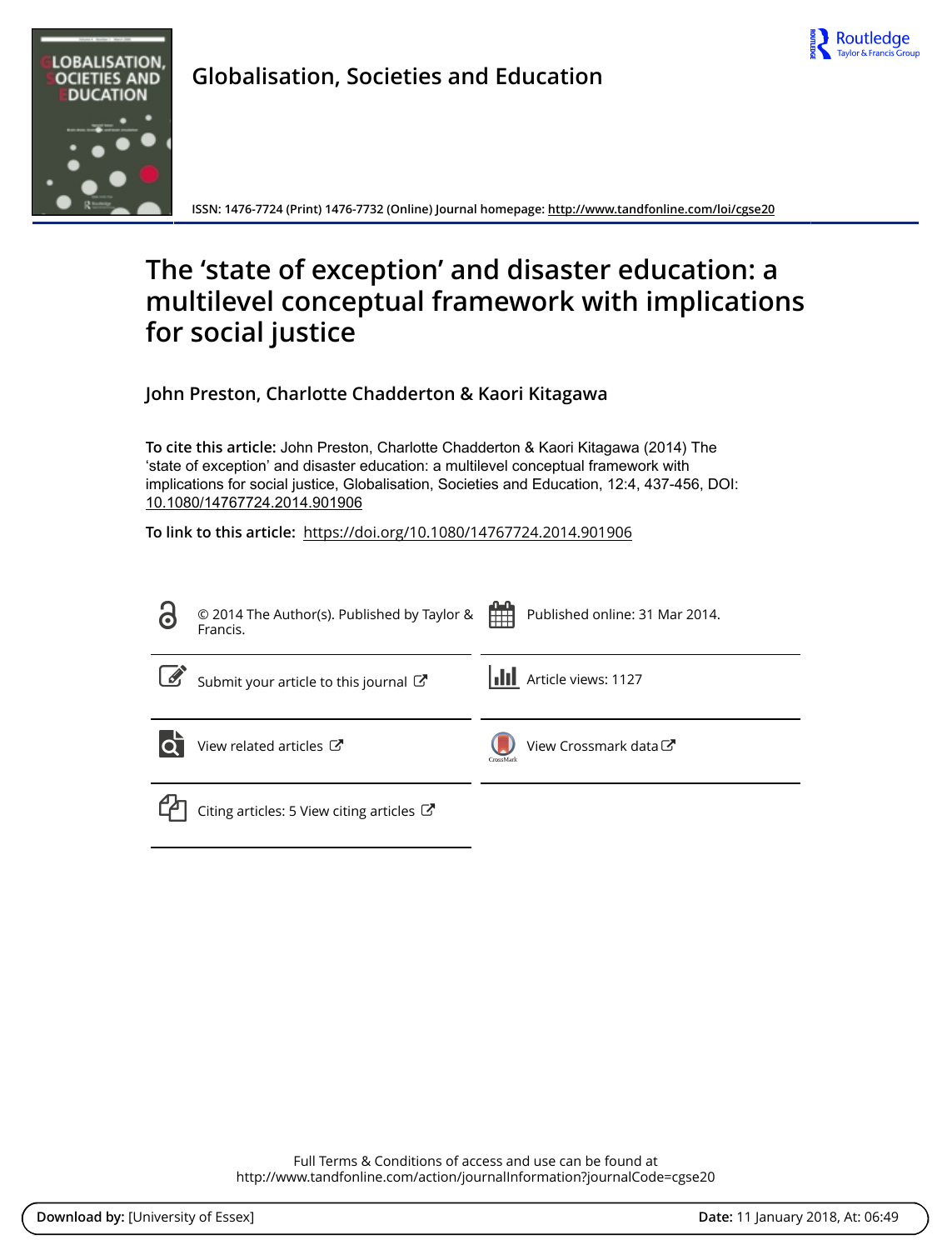## The 'state of exception' and disaster education: a multilevel conceptual framework with implications for social justice

John Preston\*, Charlotte Chadderton and Kaori Kitagawa

Cass School of Education and Communities, University of East London, London, UK

(Received 22 September 2013; accepted 4 March 2014)

The term 'state of exception' has been used by Italian political theorist Giorgio Agamben to explain the ways in which emergencies, crises and disasters are used by governments to suspend legal processes. In this paper, we innovatively apply Agamben's theory to the way in which countries prepare and educate the population for various types of emergencies. We focus on two main aspects of Agamben's work: first, the paradoxical nature of the state of exception, as both a transient and a permanent part of governance. Second, it is a 'liminal' concept expressing the limits of law and where 'law' meets 'not-law'. We consider the relationship between laws related to disasters and emergencies, and case studies of the ways in which three countries (England, Germany and Japan) educate their populations for crisis and disaster. In England, we consider how emergency powers have been orientated around the protection of the Critical National Infrastructure and how this has produced localised 'states of exception' and, relatedly, pedagogical anomalies. In Germany, we consider the way in which laws related to disaster and civil protection, and the nature of volunteering for civil protection, produce exceptional spaces for non-German bodies. In Japan, we consider the debate around the absence of emergency powers and relate this to Japanese non-exceptional disaster education for natural disasters. Applying Agamben's work, we conclude by developing a new, multilevel empirical framework for analysing disaster education with implications for social justice.

Keywords: education; disasters; state of exception; comparative; qualitative

## Locating the 'state of exception' in relation to disaster education

Emergencies, disasters or crisis and the ways in which they interact with education systems have become a topic of recent research interest (Shaw, Shiwaku, and Takeuchi [2011;](#page-20-0) Smawfield [2012;](#page-20-0) Preston [2012;](#page-19-0) Saltman [2008,](#page-19-0) [2011](#page-19-0)). This 'disaster education' literature considers how education systems prepare citizens for emergencies, how they respond to emergencies and

<sup>\*</sup>Corresponding author. Email: [j.j.preston@uel.ac.uk](mailto:j.j.preston@uel.ac.uk)

<sup>© 2014</sup> The Author(s). Published by Taylor & Francis.

This is an Open Access article distributed under the terms of the Creative Commons Attribution License ([http://creativecommons.](http://creativecommons.org/licenses/by/3.0) [org/licenses/by/3.0\)](http://creativecommons.org/licenses/by/3.0), which permits unrestricted use, distribution, and reproduction in any medium, provided the original work is properly cited. The moral rights of the named author(s) have been asserted.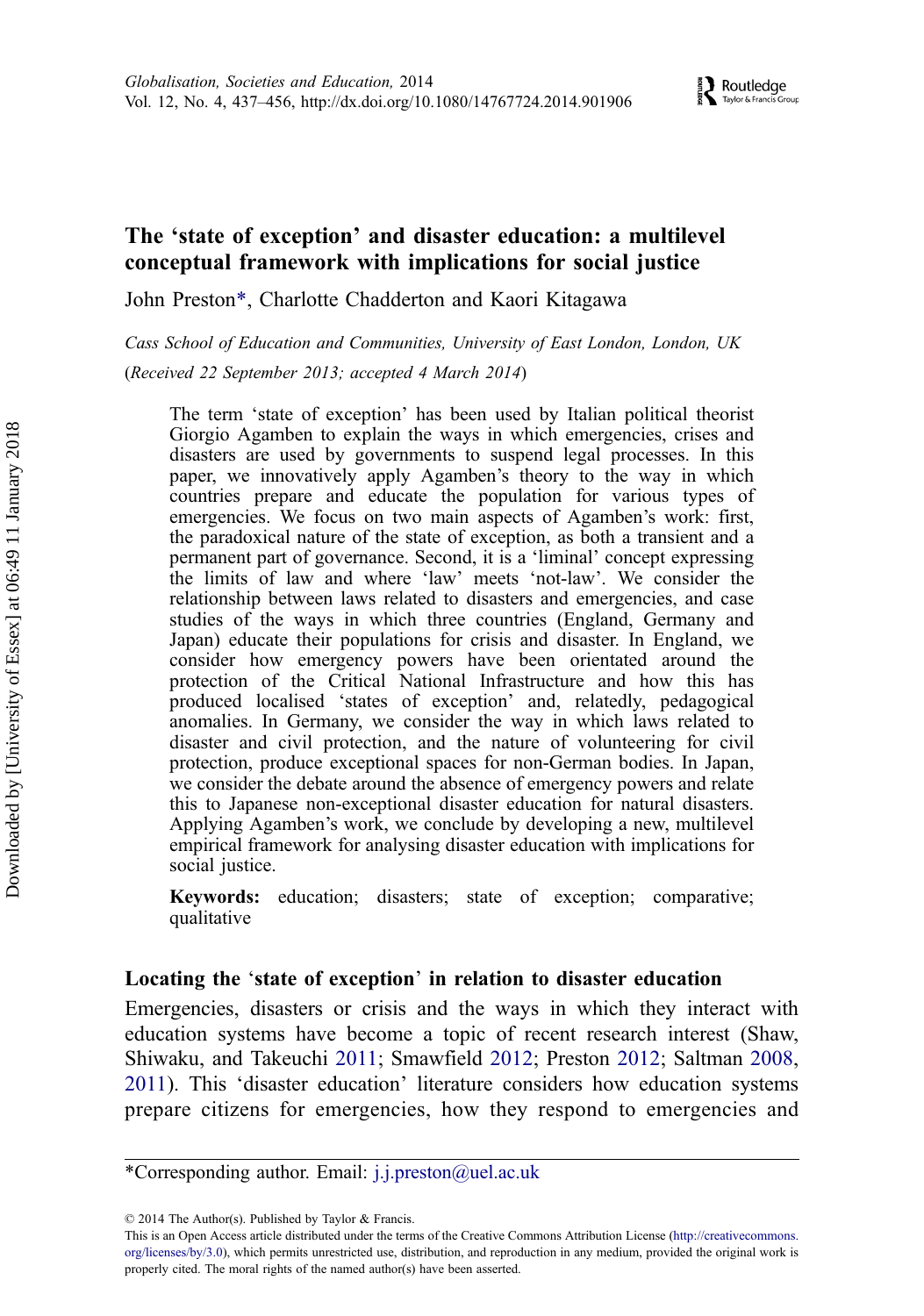sometimes how emergencies and disasters reshape whole education systems as forms of 'disaster capitalism' (Klein [2008](#page-19-0); Saltman [2008](#page-19-0)). In these discussions, there is some realisation that emergencies might produce a discontinuity between previous and existing social relations. Clausen et al. ([1978\)](#page-18-0) temper this enthusiasm for a societal 'break' and in recent crisis and disasters, such as Hurricanes Katrina (Marable [2008;](#page-19-0) Ladson-Billings [2006](#page-19-0)) and the Japanese Tsunami (Preston [2012\)](#page-19-0), authors have considered that inequalities and institutional structures of class, race and gender have been maintained during and after crisis. It is evident that approaches to disaster education, the extent to which disaster education might exist as a separate structure to national education systems and the way that it interacts with other social structures differ globally. In this paper, we consider case studies from England, Germany and Japan.

Most countries will have laws in place which attempt to regulate what happens in a national emergency, how the government should respond and how the population is to respond and be protected. These are often numerous and complex. In this paper, we focus on the laws which might create a potential 'State of Exception' in the face of a national disaster, and explore the theory of Giorgio Agamben in order to develop a framework for understanding different national approaches to disaster education.

In simple terms, the 'State of Exception' depicts the way in which governments, in extremis, react to a national emergency. Agamben defines the 'state of exception' as a paradox that attempts to encapsulate 'judicial measures that cannot be understood in legal terms, and the state of exception appears as the legal form of what cannot have legal form' (Agamben [2005](#page-18-0), 1). Agamben does distinguish between states of exception which are regulated by terms in the constitution and those which are not (10), but in both senses the state of exception is contradictory in that it aims to be a set of legal arrangements that abolishes the law. This has a contemporary resonance in the concept of derogation (Humphreys [2006](#page-19-0)) whereby states can specify constitutional exceptions '[w]hen faced with a public emergency that "threatens the life of the nation"' (Humphreys [2006,](#page-19-0) 678).

Agamben uses the State of Exception as the 'technical term for the consistent set of legal phenomena which it seeks to define' (4). It is noted that the State of Exception is found in German theory (as Ausnahmezustand) but is not found in Italian and French theories (where 'emergency decrees' and 'state of siege' are used) nor in Anglo-Saxon theory ('martial law' and 'emergency powers') (4). Agamben distinguishes state of exception as not being a special form of law, but rather as a 'suspension of the judicial order itself, it defines law's threshold or limit concept' (4). In defining the 'State of Exception', Agamben also considers what it is not. He considers first the French Constituent Assembly's decree of 1791 which distinguishes between an *état de paix* (where civil and military authority act in their own sphere), *état de guerre* (where civil and military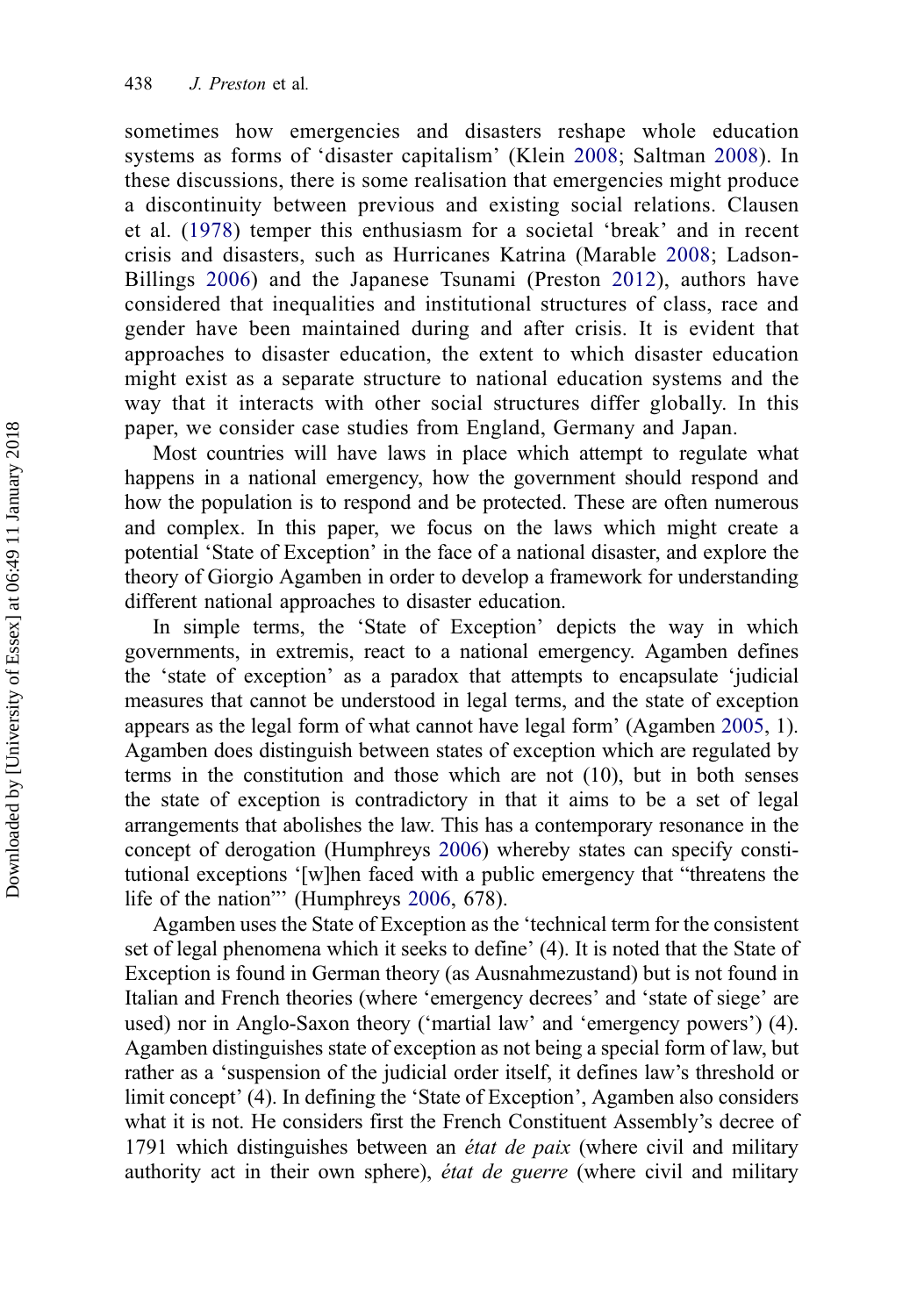authority act in concert) and an état de siège (in which civil authority is passed to the military). Although Agamben considers that an état de siege and suspension of the constitution would become a State of Exception (5) an état de siege alone would not mean a 'suspension of the law itself' (4), as military law may prevail. It is only with the suspension of the constitution (in a constitutional democracy) that a state of exception would exist. The state of exception is not, though, full powers (pleins pouviours) which is an expansion of the powers of government to become synonymous with the law (5).

Humphreys ([2006](#page-19-0)) considers that Agamben's writing is generally 'unsupported by empirical reference or example' (681), and by Agamben's own definition it is difficult to locate empirical examples of the state of exception. Emergency powers legislation is often a form of pleins pouviours and martial law a form of *état de siege* rather than being a straightforward suspension. In each case, a legal framework is enforced whether this is government action automatically becoming law or if it is military law prevailing. However, paradoxically, the state of exception is not exceptional as a mode of governance, being a common paradigm of government in the twentieth century (Agamben [2005,](#page-18-0) 6–7). Hence whilst (by definition) the state of exception is exceptional, it has a universality in that states commonly invoke emergency powers and maintain them in perpetuity.

Agamben provides a comparative depiction of states of exception for some countries (11–22), distinguishing between those countries where a state of exception is regulated by the constitution and those where it is not. He also highlights differences between European and US conceptions of the state of exception. He considers that the French tradition of states of exception is a parliamentary one, in that parliament (rather than the constitution) allows for the imposition of states of exception. In Germany, the constitution has made provisions for the evoking of a state of exception since the times of Bismarck. In England, the tradition is one of both martial law and emergency powers legislation, whereas in the USA, the state of exception is discussed in terms of the extent of the powers of the president as opposed to those of the congress. Our case study, Japan, is however, not mentioned by Agamben. Although these cases differ in terms of their explicit legal form, or their emphasis on constitutional provision for a state of exception, they are topologically identical in that the state of exception is the expression of a paradox, or as Agamben states, 'How can an anome be inscribed within the judicial order?' (25). There is no resolution to this problem as it is indeed paradoxical, but Agamben considers the state of exception as being instructive as to the 'threshold' of the law, 'a zone of indifference' where 'law' and 'non-law' are blurred. This distinction between 'law' and 'non-law' enables Agamben to move to a more general critique of the law which is the substantive subject of the book [the state of exception acting like a lever for Agamben to use to look under the concept of law itself ([Table 1](#page-4-0))].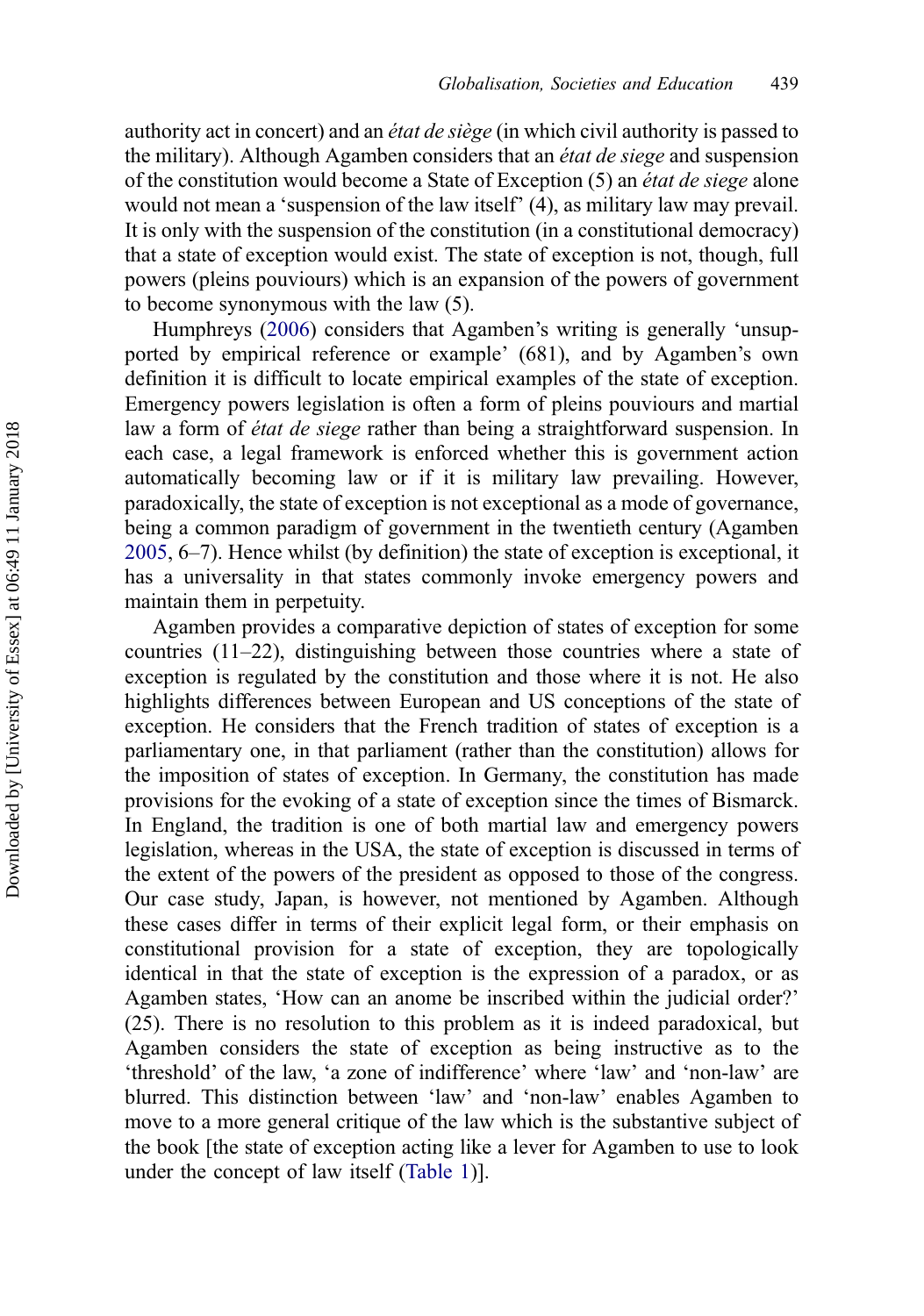| What state of exception is                                                            | What state of exception is not                                               |
|---------------------------------------------------------------------------------------|------------------------------------------------------------------------------|
| Suspension of the law itself $(4)$                                                    | Not a special kind of law (like the law<br>of war) $(4)$                     |
| Defines law's threshold or limit concept (4)                                          | <i>Etat de paix</i> $(5)$                                                    |
| <i>Etat de siege</i> and suspension of the<br>constitution $(5)$                      | $\dot{E}$ tat de guerre $(5)$                                                |
| Kenomatic state (absence of law) (6)                                                  | <i>Etat de siege</i> (5) unless the constitution<br>is suspended             |
| Not pleromatic but frequently involves the<br>abolition of branches of government (7) | Pleins pouviours (5) (full powers)                                           |
| A paradox $(25)$                                                                      | Pleromatic state where the powers of<br>government are not distinguished (6) |
| Where law meets 'non-law'                                                             |                                                                              |

<span id="page-4-0"></span>Table 1. What is the state of exception?

This notion of the state of exception as 'law's limit' is, we consider, potentially very useful to an analysis of the state of exception in disasters and emergencies, where the boundary between law and non-law is most confused and contested and the subterranean powers of the state may be most evident (Campbell [1983;](#page-18-0) Zuckerman [1984](#page-20-0); Hennessy [2003\)](#page-19-0). Humphreys ([2006\)](#page-19-0) considers that Agamben maps the 'liminal spaces of law' or 'how law copes when faced with the irreducibly non-legal' (Humphreys [2006,](#page-19-0) 680). Agamben's work tends to focus on national law and nation states, although he also explores the suspension of legal processes for certain groups of citizens. Others have applied his theories to analyse such locally bounded 'state of exception'. Preston ([2009\)](#page-19-0), for example, has argued that the state of exception can also be considered to be a zone of legal experimentation where the state experiments with legal and citizen relationships in disasters. In the field of education, it has been applied to consider the extra-legal classification of individuals or jurisdictions in education outside of emergencies or disasters (Lewis [2006](#page-19-0); Kennelly [2009](#page-19-0)). Chadderton ([2012](#page-18-0)) and Chadderton and Colley [\(2012](#page-18-0)) argue that certain educational regimes place certain disadvantaged groups of young people under such high levels of surveillance that their rights are reduced to such an extent that a state of exception has been created although it has not been explicitly legislated for.

Across a range of countries (England, Germany and Japan), we consider what can be seen to be major contemporary issues of 'disaster education' in each setting – in England around infrastructure failure, in Germany around civil defense volunteering and in Japan around earthquake preparedness – and relate these to some of the ways in which the countries legislate for emergencies and disasters. We are not using countries as 'ideal types' nor are we conducting an exhaustive review of all forms of disaster education or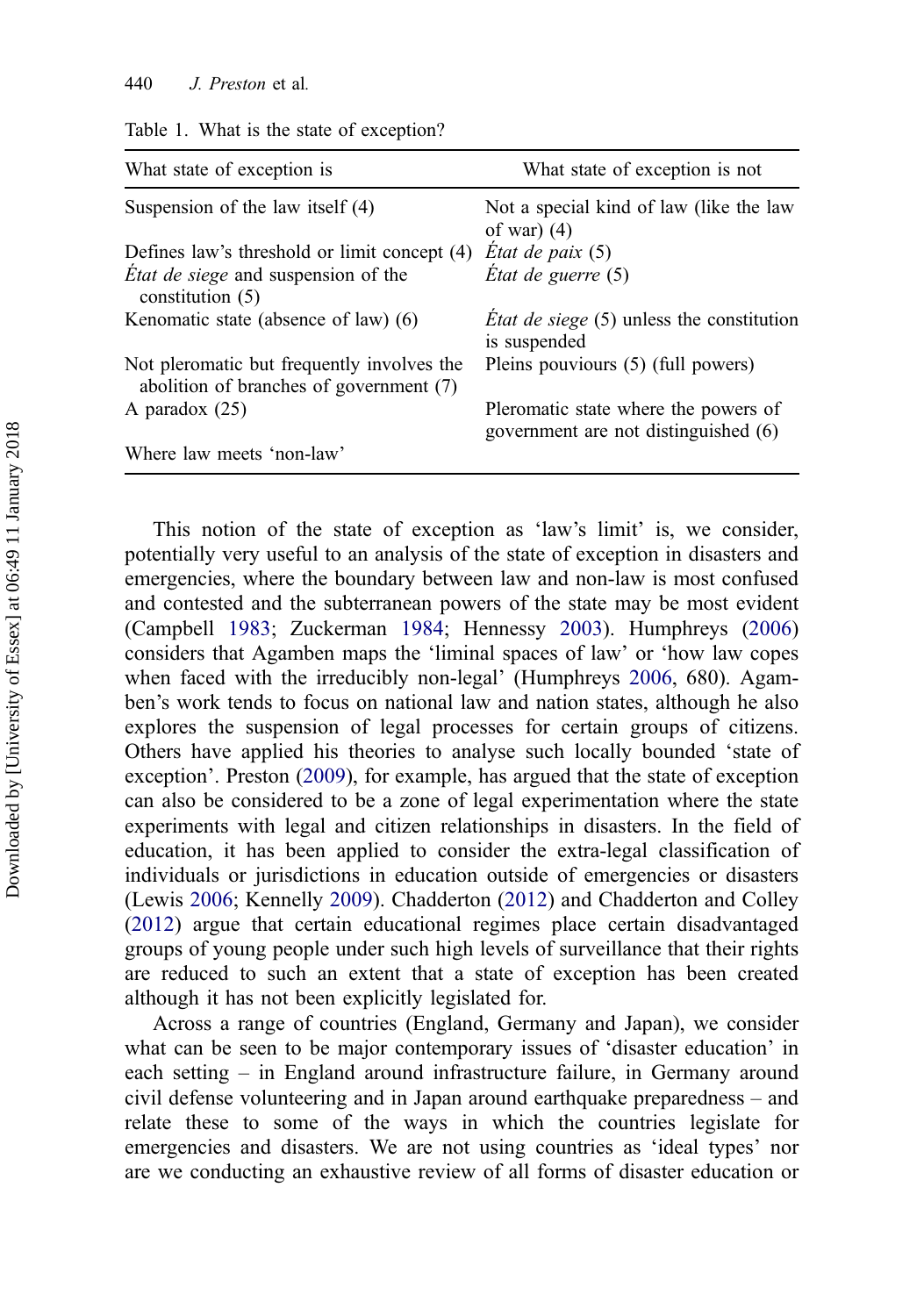security laws in each country. We update Agamben's individual national focuses on Germany and England, and ask whether the notion of the state of exception is one which is transferable and relevant to a non-European context, Japan. We focus on two main aspects of Agamben's work: first, the paradoxical nature of the state of exception, as both a transient and a permanent part of governance, and second, the state of exception as a 'liminal' concept expressing the limits of law and where 'law' meets 'not-law'. We ask how far this idea of the state of exception as representing the 'liminality' of the law is useful in examining the way in which education and pedagogy for disasters and emergencies are expressed in different national cases. How exceptional are disaster pedagogies in the different national contexts, or are they integrated into wider education systems? Do liminalities exist in the law around legislation for disasters and in different approaches to disaster education? Do different forms of disaster orientation create different forms of liminality?

### Country case studies

## England: emergency powers and the critical national infrastructure

For the English case study, we look at the emphasis that has been placed on the protection of the critical national infrastructure (CNI) and industry in general in emergency powers. We argue that this seems to have engendered a parallel pedagogical approach of exceptionality in disaster education.

In England, the approach to disaster pedagogy has largely been one of public information, rather than education, with an emphasis largely on 'surge' information rather than preparedness (Preston [2012](#page-19-0)). Disaster education, at a national level, is exceptional but in extremis emergency powers legislation can invoke a national state of emergency. In this legislation, the protection of property (in particular the national infrastructure) is considered to be of particular importance rather than the security of the population. For example, the Emergency Powers Act (1920) makes explicit reference to the protection of infrastructure:

any action has been taken or is immediately threatened by any persons or body of persons of such a nature and on so extensive a scale as to be calculated, by interfering with the supply and distribution of food, water, fuel, or light, or with the means of locomotion, to deprive the community, or any substantial portion of the community, of the essentials of life … shall be imprisonment with or without hard labour for a term of three months, or a fine of one hundred pounds, or both such imprisonment and fine, together with the forfeiture of any goods or money in respect of which the offence has been committed.

In the Emergency Powers Act (1964), this was extended so as the threat of a disruption, as well as actual disruption, could be legislated against: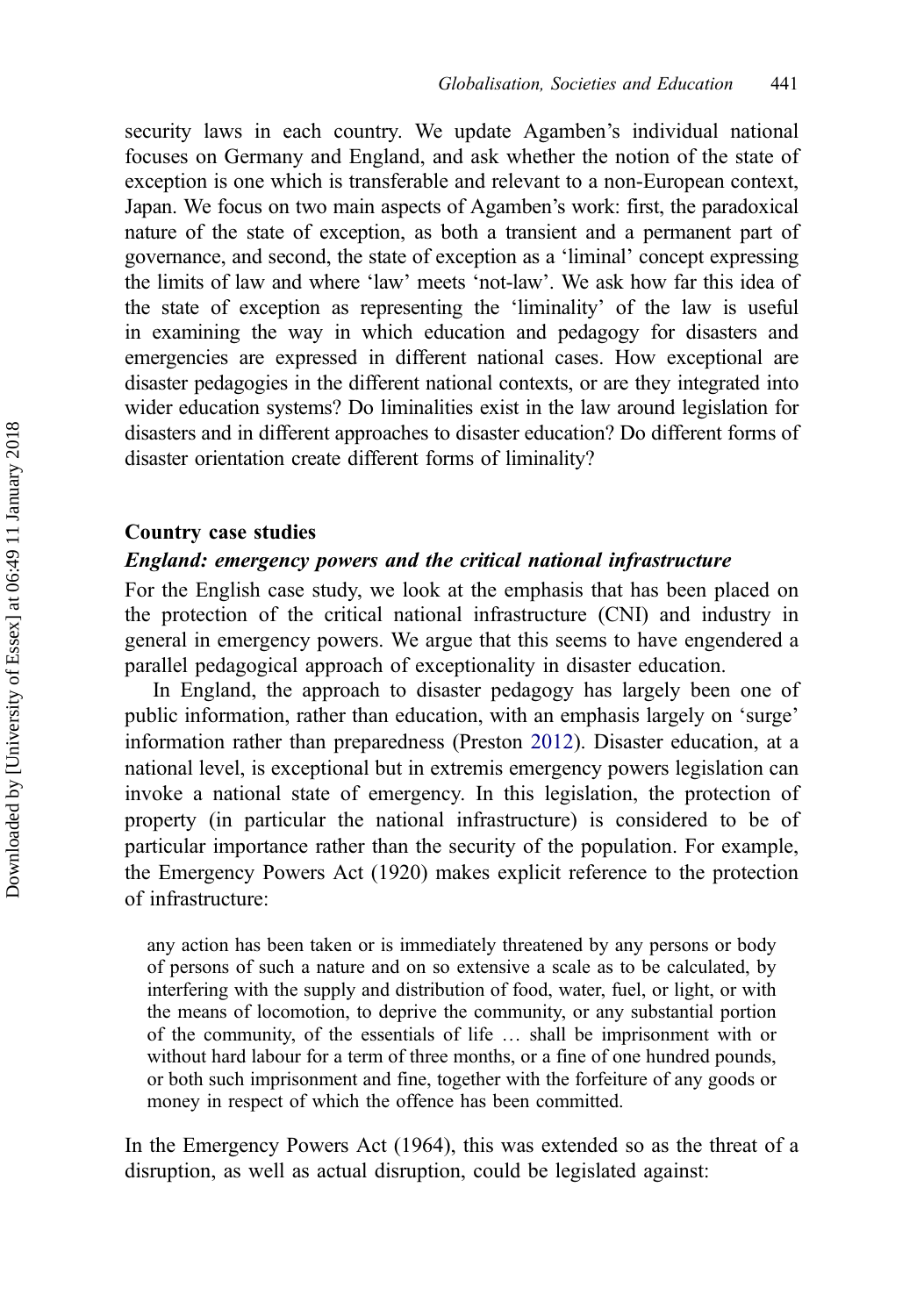for the words from 'any action' to 'so extensive a scale' there shall be substituted the words 'there have occurred, or are about to occur, events of such a nature'.

The Emergency Powers Act was superseded by the Civil Contingencies Act (2004) on 10 December 2004. Both the Emergency Powers Act and the Civil Contingencies Act were considered to comprise a fundamental part of UK constitutional law. The Civil Contingencies Act continues to emphasise the national infrastructure as being parallel to human welfare. It defines the term 'emergency' to include threats to human welfare (which includes infrastructural elements), war or terrorism and security. As well as these Acts there are various Acts related to specific industries for the protection of infrastructure (for example, Telecommunications Act, 1984). There are also various police forces such as the Civil Nuclear Constabulary and the British Transport Police that have an infrastructure remit.

The protection of the infrastructure is therefore a powerful motivation behind creating a national 'state of exception' in England. This is a complex task. Despite being largely a private sector concern, the protection of the national infrastructure is a multi-agency responsibility which involves the majority of government departments and agencies. In particular, it involves the Centre for Protection of the National Infrastructure (CPNI). In the UK, the CPNI was created from a merger of the UK's National Infrastructure Security Co-ordination Centre (NISCC), a part of MI5 and the National Security Advice Centre (NSAC) in 2007. The CPNI defines nine sections of the national infrastructure as communications, emergency services, financial services, energy, financial services, food, government, health, transport and water. The various elements and sub-elements are valued according to their 'criticality' which is measured on a scale made up of the impact on delivery of the nation's essential services, economic impact (arising from loss of essential service) and impact on life (arising from loss of essential service). The UK does not include public spaces, events and sites of historical importance as part of the CNI but in emergency legislation these are referred to.

Before 2007, then, the UK did not have a single agency responsible for the protection of the national infrastructure. It protected the CNI through legislation and making certain areas 'sites of security' with special (exceptional and emergency) legislative powers. There were also informal (and formal) agreements with nationalised industries. The CPNI approach bureaucratises and codifies this more ad hoc approach into sites of 'criticality'. One of us has previously described this as the State 'experimenting' with legislative regimes within the state's own boundaries (Preston [2009](#page-19-0)). We would provisionally describe the UK approach as being one of 'sites of security' – using legislative and coercive power to construct limited (often localised) states of emergency. This is the state's attempt to resolve the topological contradiction raised by Agemben's critique of emergency powers legislation (e.g., that it can exist both inside and outside of the law). The postponement is either temporary or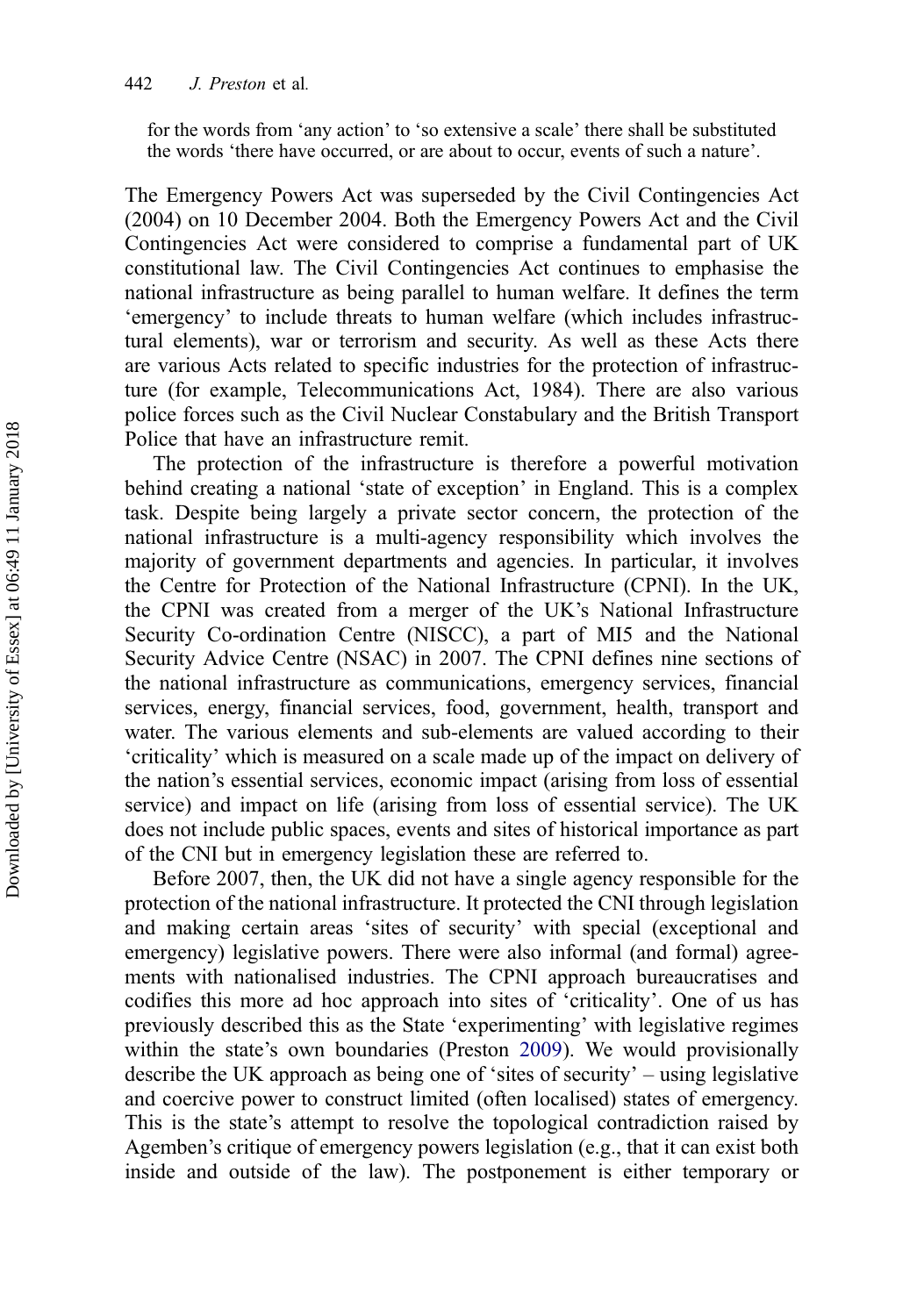localised. There is no massive intergovernmental bureaucracy to protect the national infrastructure, rather the CPNI is located as part of the security services and a series of temporal and spatial 'holes' or 'sites' of criticality are identified. At these sites of criticality, there may be multiple jurisdictions operating simultaneously. For example, a critical infrastructure site may be under the jurisdiction of CPNI for the purposes of security but also fall under the Control of Major Accident Hazards (COMAH) regulations and other legislation relating to critical sites such as nuclear installations (such as the Civil Nuclear Constabulary). This multi-layering of legal and governance structures on top of national legislation produces 'sites of exception' being geographical zones where the limits of legal determination are reached.

In terms of education, the UK approach (at least since the Second World War) has similarly not been to use mass public education in terms of preparedness for CNI collapse or emergency or to attempt to mobilise the UK as a 'civic garrison'state as in the USA. As stated earlier, the CNI has existed as a state of exception within a state, in the province of the security services. It is a 'secret of the state' and not in the public domain. Except for those areas immediately surrounding dangerous CNI (COMAH) sites in which schools should, in principle, receive preparedness training [or at least some form of public information in public information zones (PIZs)], population response on a national scale has often been conducted on the basis of 'surge education' – that is education at the last minute with the purposes of informing the population through largely didactic information. This has been the remit of the Central Office of Information (1946–2010) and latterly the Cabinet Office (from 2010) rather than the Department for Education.

In terms of the UK, then, although national states of emergency are infrequently invoked, there are site-specific exceptionalities created around the national infrastructure itself. First, the CNI is a focus for emergency legislation itself and parts of it are explicitly named in Emergency Powers and Civil Contingencies laws. Second, the CNI is given a secret designation and is protected by the security services (under the auspices of CPNI). So the 'liminality' of law is located around the geographical (and increasingly) cyber security of the CNI itself. The object of protection is itself at the limits of the law and is secret. Parallel to this, national education in England does not concern itself to any extent with emergencies and disasters around the failure of the CNI and it is only in a national emergency that the state would employ extensive (informal and didactic) public information campaigns. The exception to this is in the case of schools and other institutions within the vicinity of CNI sites which may have some educational provision in case of disaster. In the UK, then, there is provision for national 'states of exception' but the liminalities of both law and pedagogy, at least in terms of CNI, are concentrated on localities.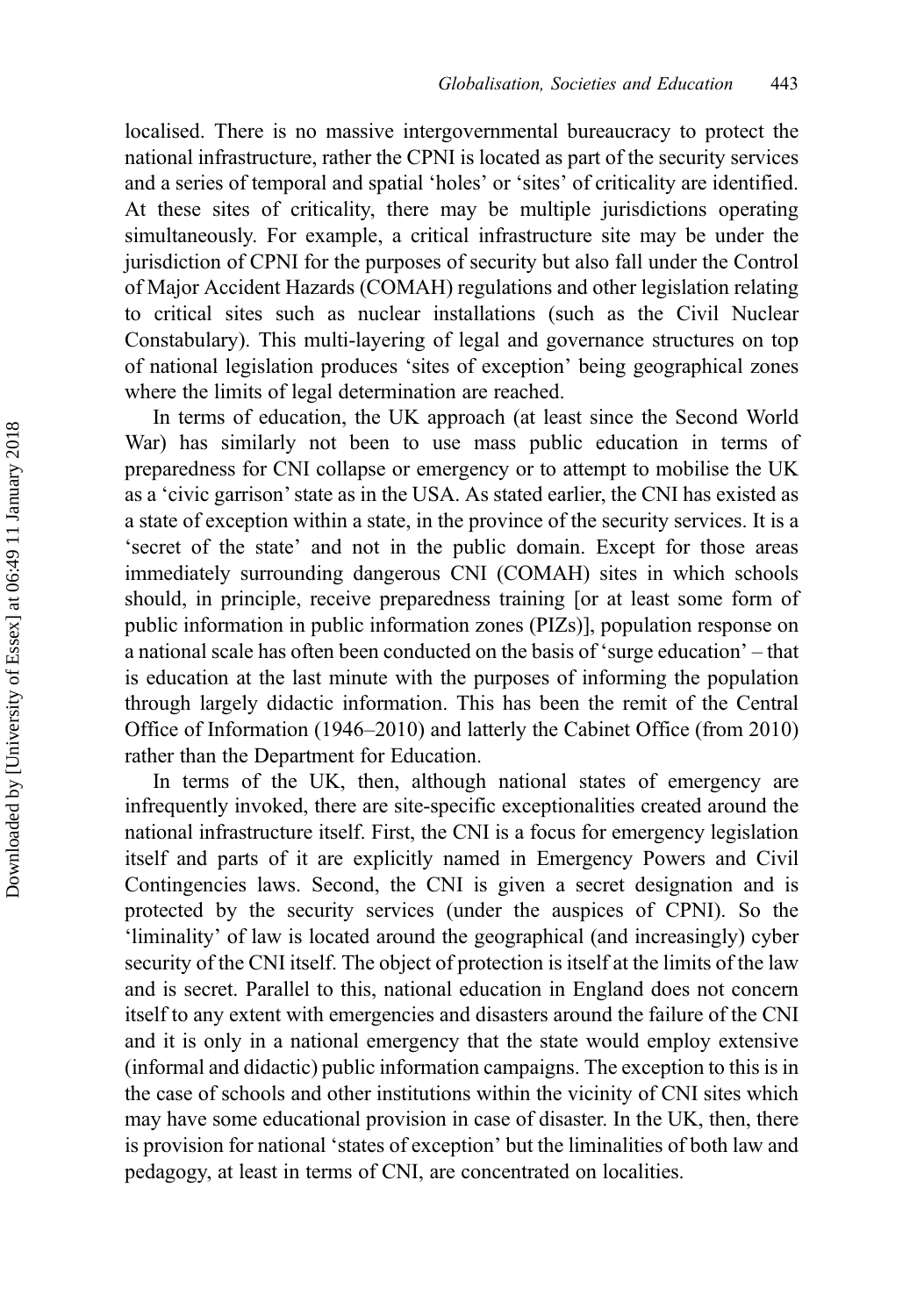#### Germany. Population protection: exceptional laws and exceptional bodies

In the German case study, we focus on liminalities of emergency laws and emergency pedagogies in which non-German bodies are exceptionalised. Emergency laws themselves have always been contested in the German context, and are always surrounded by much controversy (Jakab [2005](#page-19-0)). This is mostly due to Art 48 in the Weimar Constitution which allowed Hitler, as president of the Reich, to suspend fundamental rights including freedom of expression of opinion and freedom of the press in response to a national emergency as violence reached extreme levels in 1933. This in turn allowed him to pass an Enabling Act which enabled him to set up a one-party dictatorship without the agreement of parliament (Hanshew [2012\)](#page-18-0). Therefore, key to post-war Germany's legislation on a potential national emergency is the safeguarding of a functioning democratic state, and proving to the population that democracy can provide them with security, after the Weimar Democracy was seen to have failed to do this.

Emergency Laws have in fact been enshrined in the (west) German constitution since 1968. A state of internal emergency could be called in the event of a natural catastrophe, an especially grave accident, or a threat to the integrity of free and democratic order in the Federal Republic of Germany or any of her states (Schweitzer [1969\)](#page-19-0). It was stipulated that if the parliament was unable to convene, a joint committee could make decisions in its place. The right to free speech can be suspended for individuals who engage in 'antidemocratic activities' (Schweitzer [1969\)](#page-19-0), freedom of movement can be restricted in an emergency and the military can be called in 'in times of grave danger', although they would not be allowed to bear arms in the case of an internal catastrophe (Hanshew [2012](#page-18-0)).

The Laws were intended to protect the democratic state from threats to democracy by preventing the overthrow of the constitution (Schweitzer [1969\)](#page-19-0); however, they are strongly contested among the population and members of parliament who felt that they threaten democracy, rather than protect it. Both the arguments for and against the Emergency Laws were based on the Weimar and Nazi past. This can be seen as an example of the liminality of law, where both law and not-law are viewed as threatening democracy by the German people.

The Emergency Laws have never been invoked. However, other, more recent laws it could be argued evoke a state of exception for certain social groups. For example, a Security Package, Sicherheitspaket II, was passed by an overwhelming majority from all five parties (Haubrich [2003](#page-19-0), 9) as a response to the terror attacks of 9/11 in the USA, in order to protect Germany from any similar threats. Germany did not make any amendments to the written constitution in creating its new anti-terror laws, and neither did it invoke a State of Emergency. However, the anti-terror legislation substantially limits civil rights in Germany. The laws mostly focus on police access to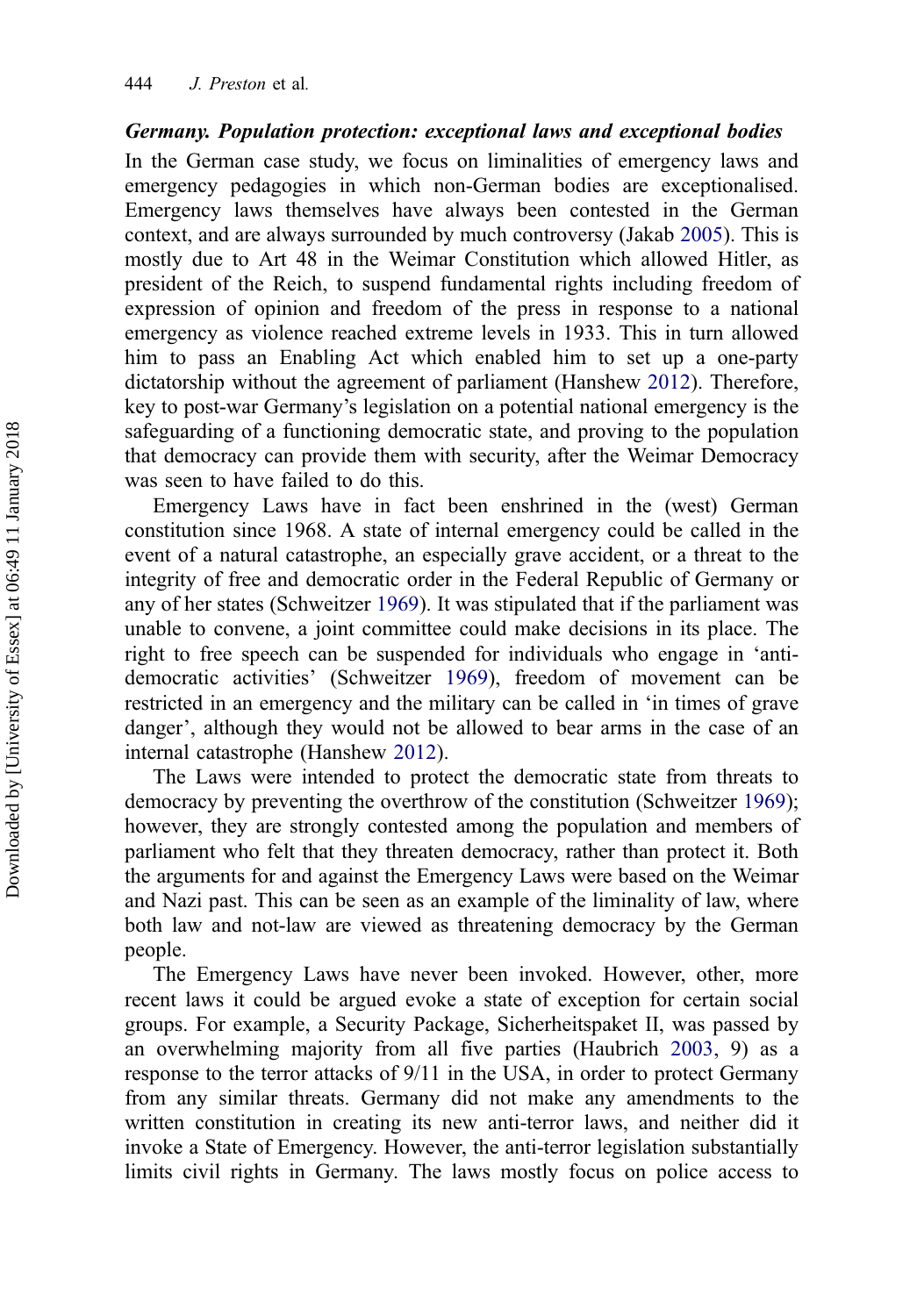personal data and a more holistic approach to security between the various security services. However, they infringe disproportionately upon the civil rights of non-citizens (Haubrich [2003\)](#page-19-0). For example, foreigners requesting entry to Germany (either on a visa or asylum-seekers) can now be rejected not only if the applicant is suspected to support a terrorist organisation but also if he or she 'publicly threatens with the use of violence' (Haubrich [2003](#page-19-0), 16). Applicants for visas should be fingerprinted and have their voice recorded (In Britain this only applies to asylum seekers; Haubrich [2003\)](#page-19-0). This is particularly significant in Germany where it is exceptionally difficult to gain German citizenship if an individual is not of German descent, and thus is home to large number of foreign nationals, especially Turks. It may therefore be possible to argue that although no legal state of exception has been invoked, one has been created within Germany for those without German citizenship. This is a good example of the paradoxical nature of the state of exception, 'a zone of indifference' where 'law' and 'non-law' are blurred.

As in the UK, there has been no formal education in schools and colleges in Germany for disasters and civil defence. This is probably due to the fact that historically there has been emphasis on security, rather than preparedness in civil defence, because the German people for long did not trust their state after their experiences in the war (Biess 2013, Interview with Author, May 7). On the other hand, both historically and today there is a comparatively large percentage of the population involved in volunteering for disaster assistance, which can be seen as a type of informal learning. In total, 1.8 million people volunteer for organisations involved in disaster assistance (BMI [2011\)](#page-18-0). The volunteer forces involved in disaster assistance include the Red Cross, the Johanniter, the volunteer fire brigade and the Technisches Hilfswerk (THW), a technical volunteer force for disaster assistance which was founded in 1953. The THW became a Federal Institute of the Ministry of the Interior (Franke [2008\)](#page-18-0), and remains one of the pillars of German civil defence, and has its own state-funded training school, the THW Bundesschule.

However, significantly, volunteers do not come from all social backgrounds and groups. They often come from traditional volunteering families, 90% are male, and there are very few people from a migrant background. These issues have begun to receive more attention recently, as it has become clear that there is a growing shortage of volunteers, for two reasons: first, the abolition of compulsory military and community service in 2011 (BBK [2011\)](#page-18-0), and second, demographic change (BBK [2011](#page-18-0); Hartmann and Krapf [2009](#page-18-0); Würger [2009\)](#page-20-0) to which there are three aspects: the population is ageing, minority ethnic young people are very underrepresented in civil defence and the population is becoming more mobile. There is therefore, historically, a significant level of exclusion in volunteering, although it has not been conceived in these terms.

Some thought is now going into attracting a wider range of people to volunteering. However, when it comes to attracting more people from migrant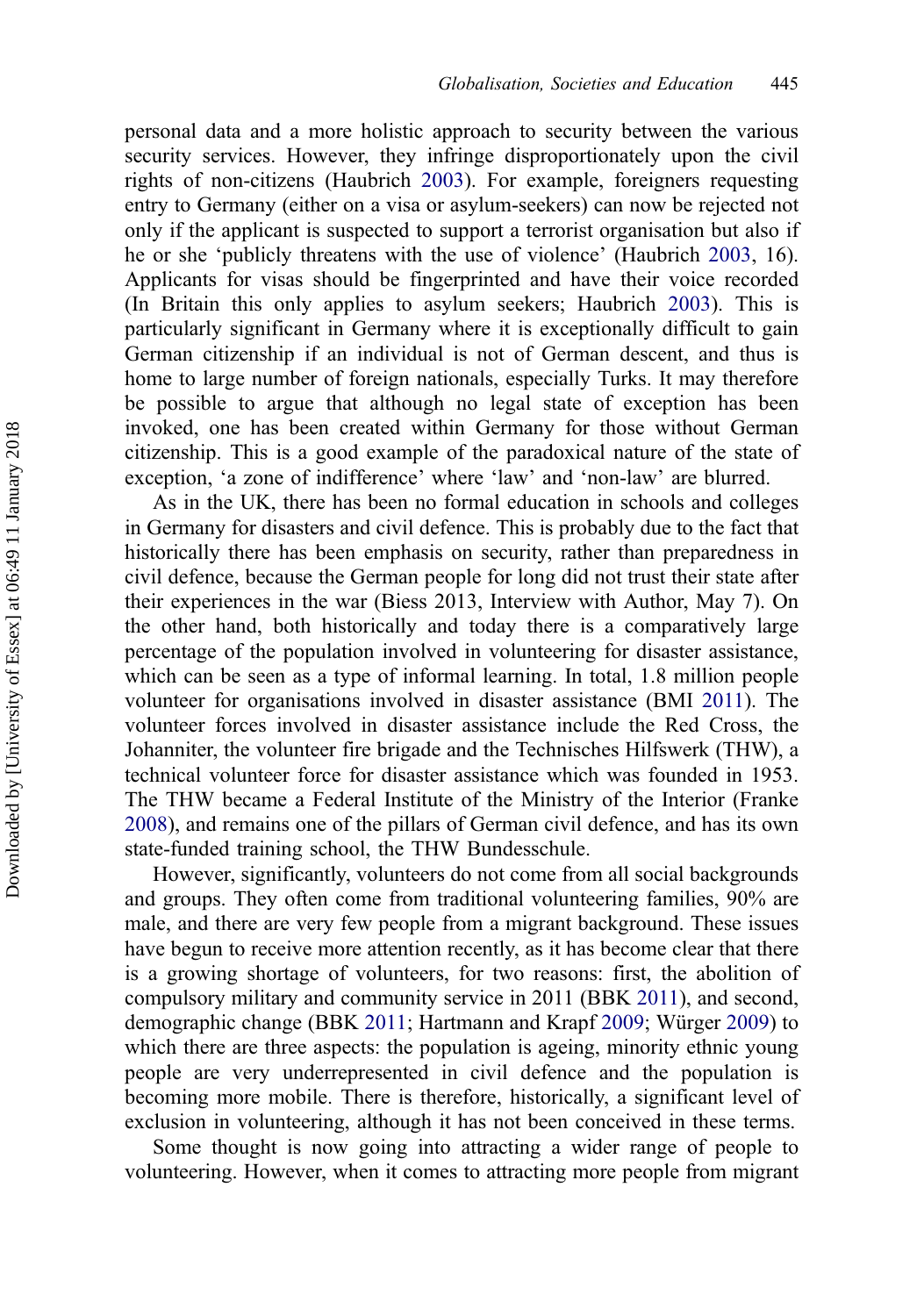backgrounds, the evidence from some BBK (Federal Ministry for Population Protection and Disaster Assistance) publications suggest that fixed notions of difference may be operating, and contributing to their ongoing exclusion from disaster response training. A BBK publication reads:

disaster assistance organisations are already often faced with situations where intercultural and linguistic competences are a necessity, a situation which in the future will only become more frequent …. Volunteering is not only useful to the general public, it is also of use to those who volunteer, whose integration will be supported by participating in community life. People from a migration background can not only make contact with others through their volunteering work, they also have the opportunity to view themselves as part of an important community. They also acquire knowledge and skills which could improve their employability and the possibility of qualifications which could improve their chances in the labour market. (Würger [2009](#page-20-0), 7–8, my translation)

It could be argued that the publication stereotypes those from migrant backgrounds as 'other': having intercultural competencies and the ability to speak languages other than German, and more seriously, as being unintegrated in society and having low levels of employability. Furthermore, the BBK records a seminar held by themselves in 2009 on the topic with little or no participation from citizens with migrant backgrounds (2–3), suggesting that their voices continue to be excluded from discussions around volunteering and therefore from disaster pedagogies.

In Germany then, as in the UK, disaster pedagogies are exceptional. However, a proportion of the population is heavily involved in volunteering for disaster assistance, which is state regulated. Only certain groups (white German, male) are involved in civil protection and disaster preparedness, other groups are to a certain extent actively excluded. (Perceived) non-German bodies are exceptionalised in both emergency legislation and emergency pedagogies. The German state's efforts to protect democracy can be viewed as creating pocket states of exception for non-Germans who are perhaps not considered part of the German state. Whether or not the state of exception is officially invoked, non-German bodies are exceptionalised in emergencies.

## Japan: extending universal disaster education

In Japan, we focus on the non-exceptionality of disasters and legislation and education for disasters. As an island nation located on top of crustal plates, Japan has experienced a number of natural disasters since the beginning of her history. Still clear in our memory is the Great East Japan Earthquake of 2011, a complex disaster referred to as 'beyond the scope of the assumption [souteigai]' (Murosaki [2013](#page-19-0)), which led to the loss of nearly 16,000 lives (National Police Agency [2013\)](#page-19-0). It was just one of the 24 earthquakes over Magnitude 6 recorded since 2006 (Japan Meteorological Agency [2013\)](#page-19-0). The next predicted earthquake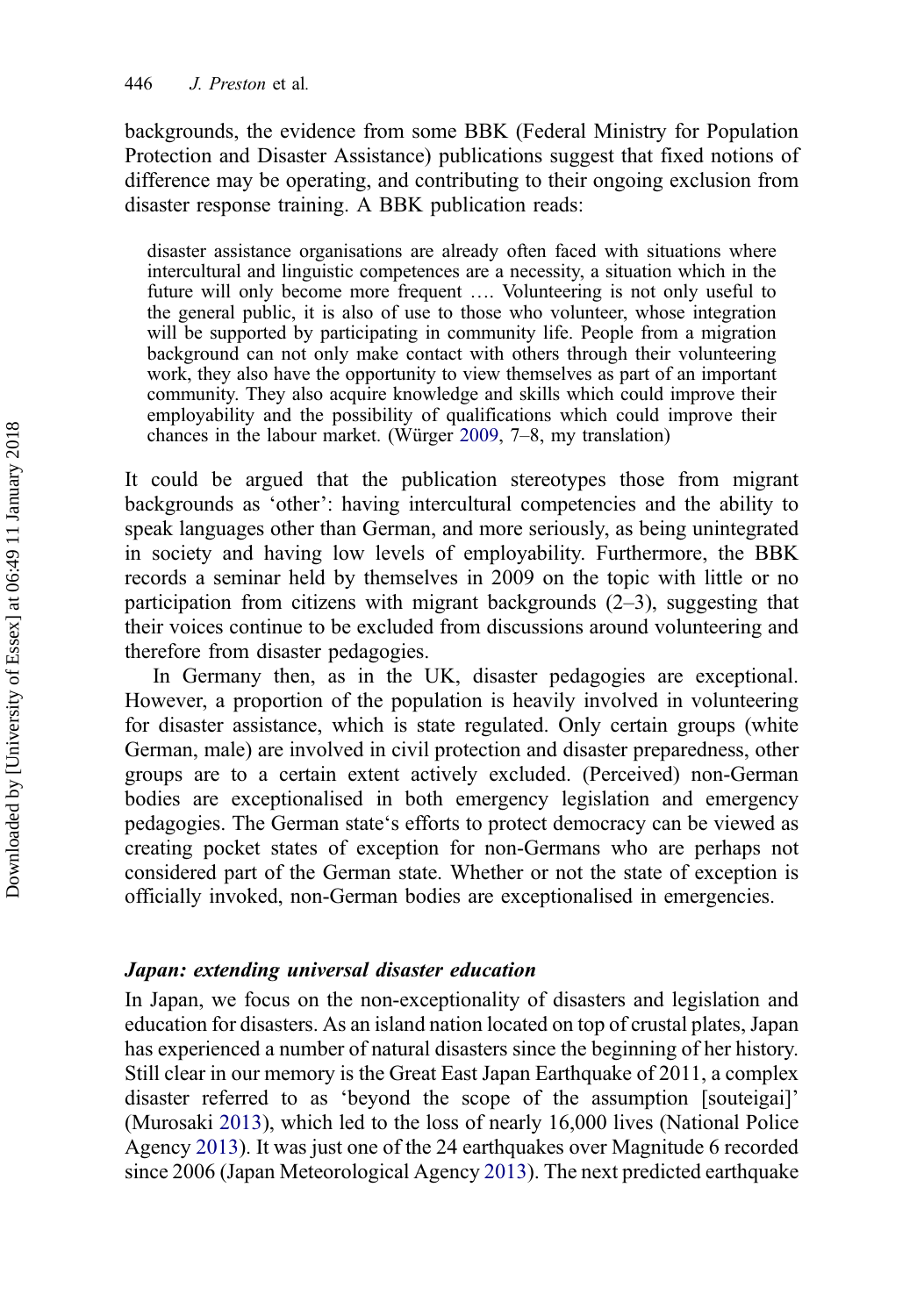of a similar scale is said to be around the Nankai trough, where a large part of western Japan is. An official source recently confirmed that the probability of the occurrence of the earthquake of Magnitude 8 or 9 within the coming 30 years is between 60% and 70% (The Headquarters of Earthquake Research Promotion [2013\)](#page-19-0). Natural disasters are no longer 'an emergency', and preparedness and control became usual, not exceptional. We suggest that such universality of natural disasters and disaster education has been extended to other types of emergencies shifting towards a holistic approach to emergency legislation and education.

The current legal system of Japan does not allow for the suspension of the Constitution law (The Research Committee<sup>[1](#page-17-0)</sup>, [2003](#page-18-0)). Therefore, legally, 'a state of exception' cannot be called (as Agamben would argue, the state of exception would involve the suspension of law, rather than a special kind of law). The Japanese approach has been to employ certain legal measures within existing laws in case of national emergencies, adhering to the Pacifism of Article 9 and the guarantee of fundamental human rights of Article 14 of the Constitution. We will first look at those legal measures and then how they are translated into educational pedagogies.

The Constitution itself entails one section on 'emergency situations [kinkyuu jitai]', which is the Diet section of Article 54. The House of Councillors is closed when the House of Representatives is dissolved, and the article allows the Cabinet to convoke the House of Councillors in an emergency session. However, any decisions taken at the session remain provisional and require authorisation once the Diet is reopened (The Constitution Division [2003\)](#page-18-0). Apart from this constitutional law, historically, the legal system around national emergencies has been largely driven by recurring natural disasters in Japan. After the Second World War, control measures for natural disasters were prioritised in terms of infrastructure and population protection. In 1947, the Disaster Relief Act laid out the practicalities of post-disaster measures. This was followed by the Fire Control Act, the Flood Control Act, and in 1961, overall control measures for natural disaster were summarised as the Basic Act on Disaster Control Measures. The Basic Act stipulates that the heads of municipalities are responsible for decision-making in the event of a disaster, and only in case of an extraordinary-scale disaster, the Prime Minister may declare 'a disaster emergency situation [saigai kinkyuu jitai]' and offer recommendations and instructions, but no orders. The declaration has to be made after obtaining an approval in a cabinet meeting and authorised by the Diet within 20 days. If the Diet is closed, authorisation has to be obtained as soon as it is reopened (e-Gov [2013a\)](#page-18-0). Other specific laws such as the Police Act, the Self-Defense Act and the Act on Special Measures Concerning Nuclear Emergency Preparedness include a similar 'weak' form of emergency powers, all of which are understood as 'an extension of the constitutional order, not an emergency power act' (e-Gov [2013a](#page-18-0)).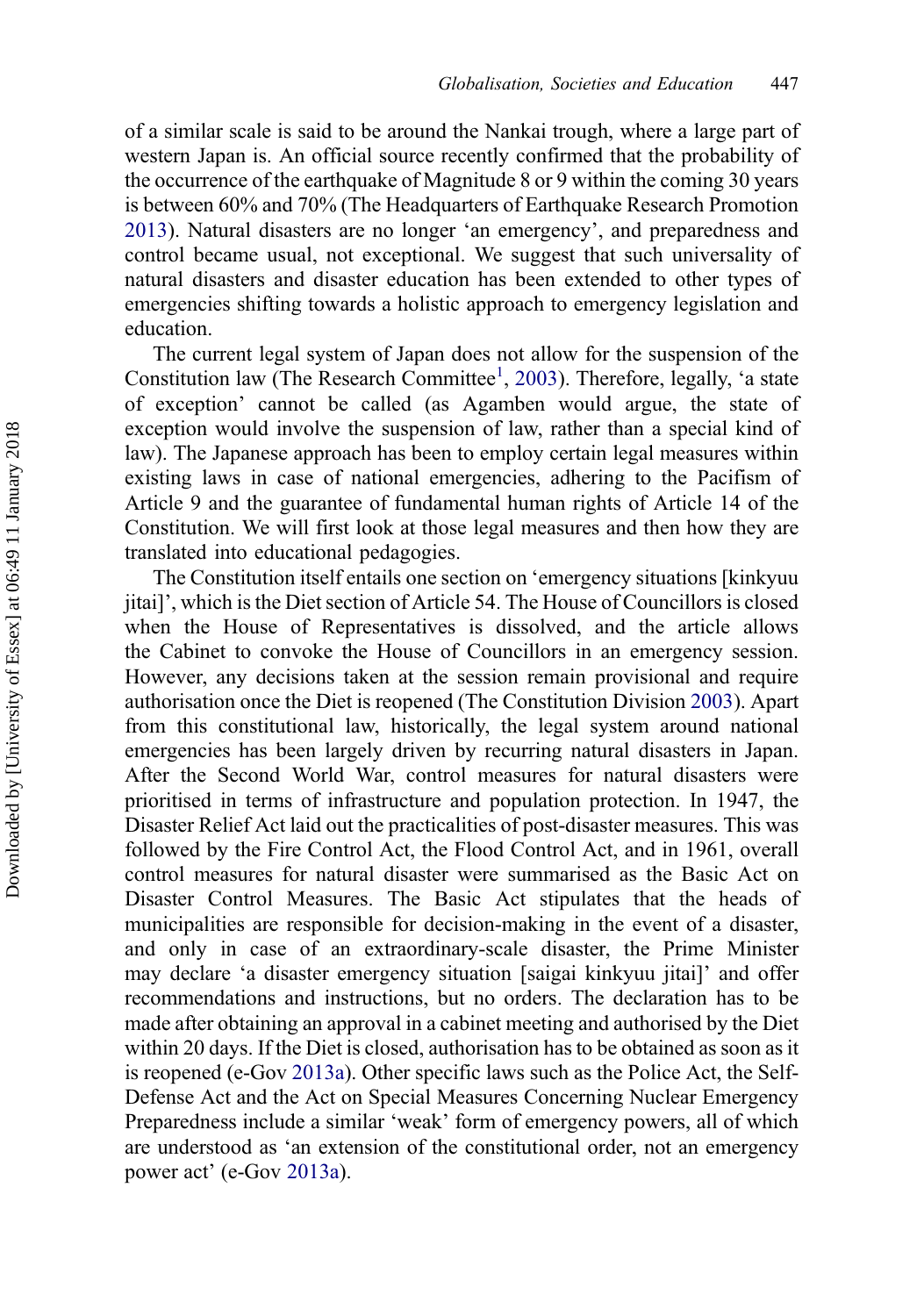The turning point for Japan was 2003–2004 when the Three Acts Concerning the Measures in Armed Attack Situations were introduced, and the following year, the Civil Protection Act.<sup>[2](#page-17-0)</sup> After decades of debates, the legal framework for armed attacks and terrorism was consolidated, largely triggered by a series of external threats since the mid-1990s, including North Korea's missile experiments, 9/11 in the USA and the Iraqi War (Cabinet Secretariat [2013a\)](#page-18-0). The government proclaims that the Pacifism and the guarantee of fundamental human rights of the Constitution are the underlying principles in the acts. It is stipulated that in case of an armed attack:

the use of military power has to be limited for the purpose of eliminating the attack, and that any restriction against freedom and rights of the people must be kept to requisite minimum and in a fair and appropriate manner (e-Gov [2013a](#page-18-0), [2013b\)](#page-18-0).

There is a view, however, that these laws manifest the beginning of the shift towards an acceptance of 'a state of exception' whereby the Constitution could be suspended (Tsukui [2012\)](#page-20-0).

Having existed as long as natural disasters have existed, disaster education has been well developed in Japan. In post-war Japan, the approach has been legislated, overt and integrated into school curriculums and lifelong learning programmes. Both mass public education and provision of information, advice and guidance (IAG) have been the major pedagogic means for emergency education. Mass public education is undertaken at school, in communities and industries. The Basic Act on Disaster Control Measures obliges disaster prevention plans at the municipal and the prefectural levels and from certain businesses with public purposes (e-Gov [2013b](#page-18-0)). In those plans, educational activities have to be defined and planned, responding to the needs of the region in which the school or the organisation is situated. Another example is fire drills legislated in the Fire Control Act, which obliges drills at every public space (e-Gov [2013c](#page-18-0)). These preparedness activities are very much embedded in Japanese society.

Building upon such legislated schemes, school policy in relation to emergency has been extended to 'safety education [anzen kyouiku]' guided by the Ministry of Education, Culture, Sports, Science and Technology (MEXT). Safety education is a multi-hazard approach which addresses traffic accidents, intruders and kidnapping, as well as natural disasters. Safety at school has been increasingly debated, which resulted in the 2011 new Course of Study (national curriculum) in which 'enrichment of safety education' (MEXT [2013](#page-19-0)) was stated for the first time. This means individual schools are obliged to implement certain hours of preparedness lessons. The MEXT has produced guidelines to help schools develop their own safety education responding to their needs. The latest edition of the guideline was issued in 2013, which reflected the lessons learned in the 3.11 earthquake and tsunami.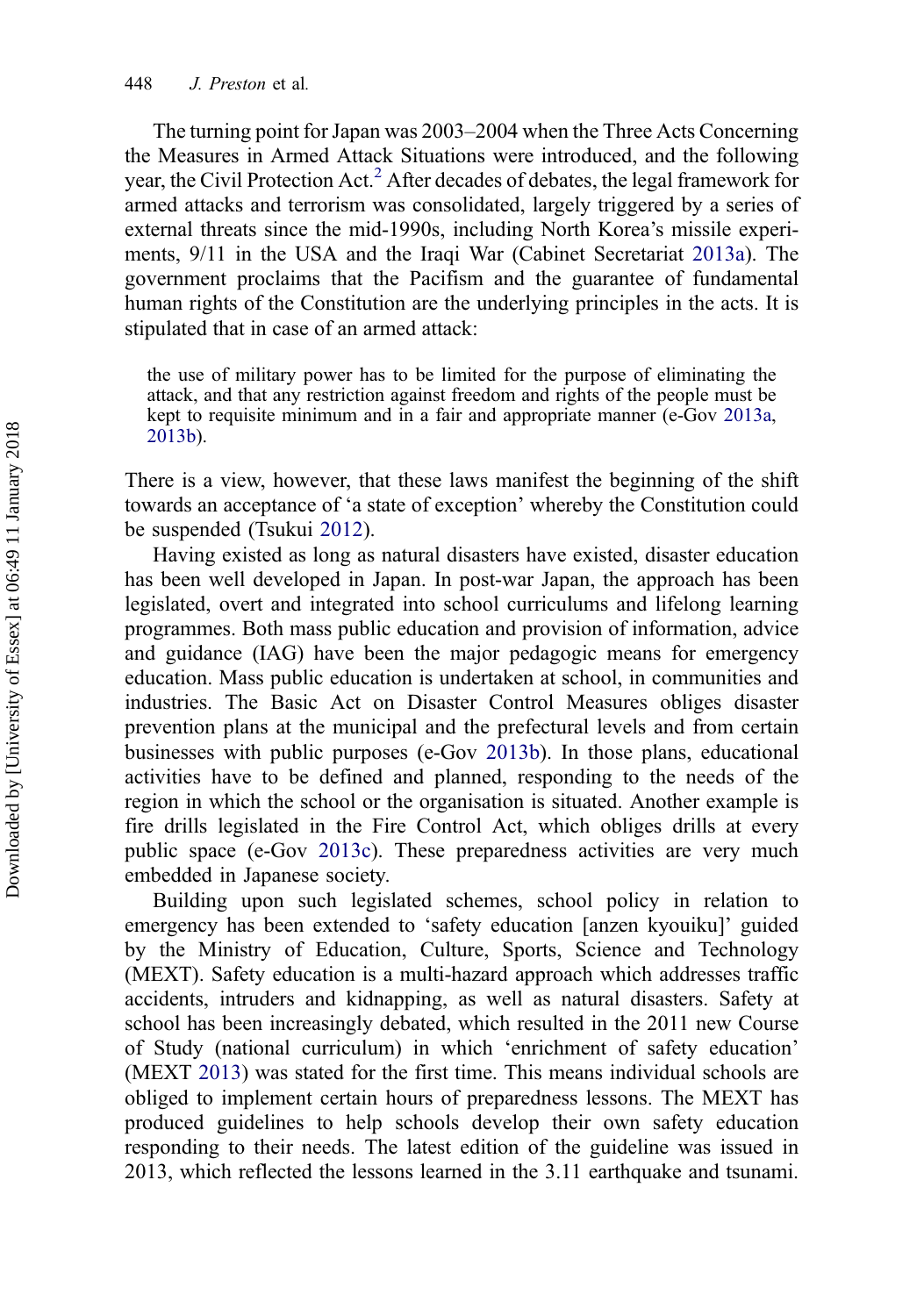The experience of the extraordinary-scale disaster has reinforced the necessity for even tougher preparedness at school.

Outside of school curriculum, laws, policies, initiatives and learning resources concerning emergency control and population response, as well as the information about real-time emergency situations have been made available in the public domain. The Cabinet Secretariat, the Cabinet Office and related ministries and agencies make a range of IAG available on their homepages. Following the enactment of a series of the Acts Concerning the Measures in Armed Attack Situations, the notion of 'civil protection' has been promoted through, for example, the Civil Protection Portal Site<sup>[3](#page-17-0)</sup> and a leaflet entitled 'Protecting Ourselves against Armed Attacks and Terrorism'.<sup>[4](#page-17-0)</sup> Also, civil protection exercises are organised, and the recorded exercises are made available for viewing (Cabinet Secretariat [2013a,](#page-18-0) [2013b,](#page-18-0) [2013c\)](#page-18-0). These public pedagogies are applied in advocating the population to prepare and protect themselves in case of a crisis, rather than waiting for the state's instruction and support.

Thus, currently in Japan, there is an effort to extend the non-exceptionality of disaster legislation and education to other types of emergencies. In parallel with this transition, there has been an ongoing debate whether to introduce a holistic emergency act [kinkyuujitai kihonhou], which allows 'a state of exception [kokka kinkyuuken]'. A plan for such act was agreed by the three major parties in 2004, but it has been neither passed through nor rejected in the Diet. Here is not a place to examine the whole debate, but what is significant is that the proposal has been reevaluated after the Great East Japan Earthquake of 2011. In the following year, a request to forward the enactment of the proposed law won the vote in the Diet.

The argument of the proposed law is twofold. First, a multi-hazard law is required to amalgamate a range of existing emergency laws which separately address natural disasters, armed attacks and human errors, as described earlier. Such a law will enable joined-up working which is necessary in case of a multi-hazard disaster. Second, the Prime Minister should have a power to make decisions in an extreme emergency situation, overriding the decisions of municipal and prefectural governments (Okada [2011](#page-19-0)).

The first part of the argument seems to be widely accepted. The 2011 experience demonstrated that the different jurisdictions of the emergency laws, which derive from government's vertical administrative structure, caused confusion and delay during the control and relief processes after the multidisaster of the earthquake and tsunami and the nuclear power plant incident. The second part of the argument has been more controversial. The supporters claim that the Prime Minister should have been able to take over, make decisions and give orders when municipal governments were collapsed and decision-making was malfunctioning. The opposition has been concerned here that the Pacifism and the guarantee of fundamental human rights stipulated in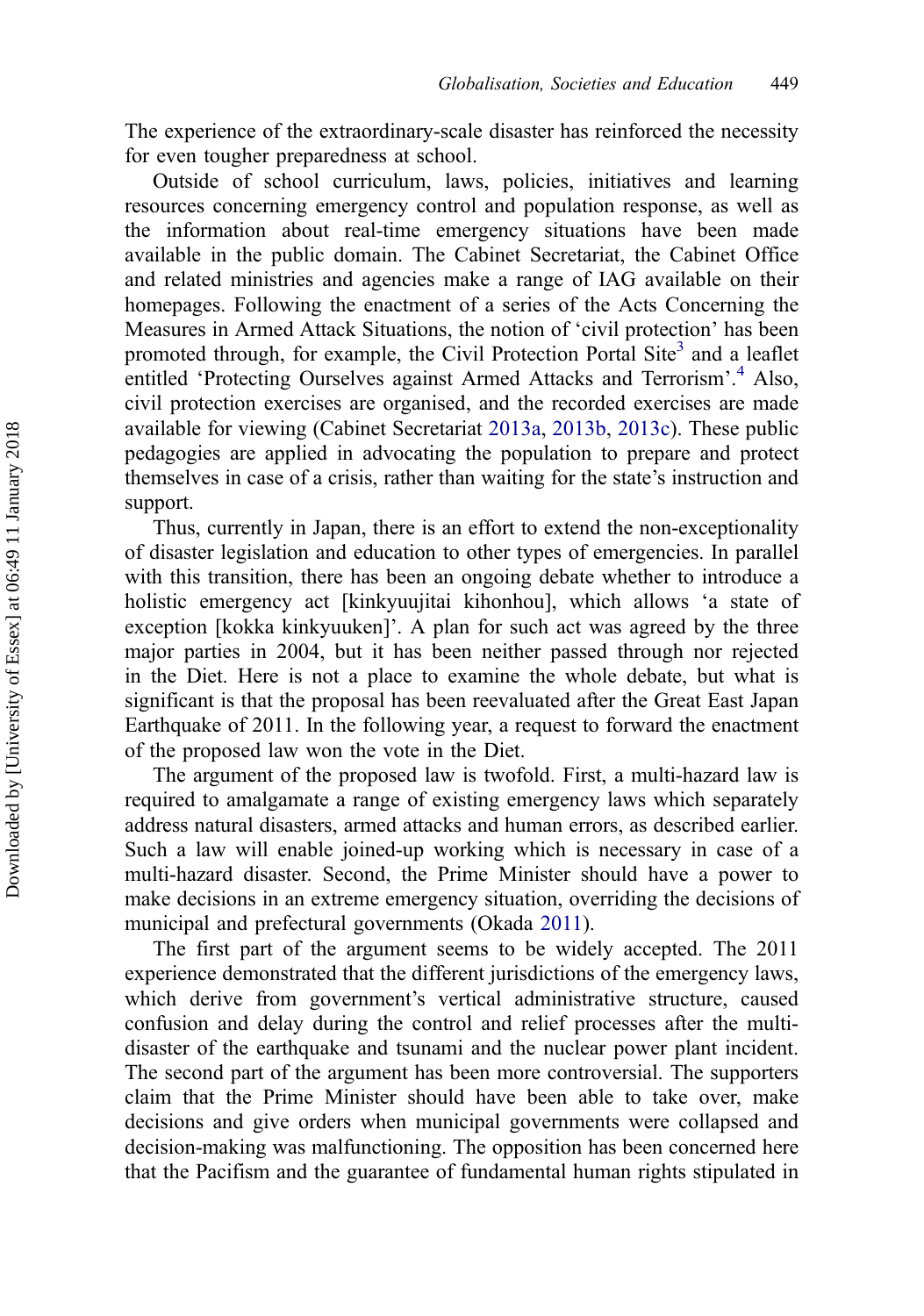the Constitution would require an amendment in passing the proposed law, and that it would permit too much state power and endanger democracy (Okada [2011\)](#page-19-0). There is another group of opposition which indicates that the current emergency laws are not applied correctly. A multi-hazard approach is welcome, which will enable clearer decision-making processes, and all of this can be done within the current Constitutional order (Tsukui [2012](#page-20-0)).

What will happen to the proposed act is yet to be seen; however, a common ground has been developed in Japan that she has to increase preparedness so as to be able to handle as many types of emergencies as possible 'within' the scope of the assumption.

In summary, in Japan, due to the frequency and strength of the threat of natural disasters, 'exceptional' legislation has until now not been required to maintain the functioning of the state. Equally, lifelong learning for natural disasters is not exceptional, indeed, it is fully integrated into existing systems of learning and IAG, and this approach is being applied to other forms of crisis. On the basis of the 2011 experience, Japan's effort since has been to extend 'the scope of the assumption' so that no disaster will be exceptional.

## Conclusion: a multilevel conception of the pedagogical in disaster education

In the earlier examples, we see that the way in which the state positions education in disasters and emergencies differs between national contexts. In Japan, disaster education is perceived to be unexceptional, and it permeates a number of aspects of lifelong learning and citizenship. Preparedness is considered to be a responsibility of state education institutions, communities, businesses and individuals. The whole country is alert, and emergencies, particularly natural disasters, are understood as a norm. It has not (yet) been regarded as necessary to legislate for potential states of exception because disasters are not considered exceptional. This position has been challenged by the 2011 earthquake and tsunami, and the nuclear power plant disaster, which was actually a multi-layered exceptional disaster, and it has become a strong drive towards an introduction of states of exception.

Both England and Germany legislate for a state of exception, and are examples of 'protected democracies'. England has invoked emergency laws in order to protect certain geographical sites essential to internal security; however, in Germany, emergency laws have never been invoked explicitly, although it could be argued that laws which deal with security create liminalities which differentiate between German and non-German bodies, and an exceptional space around non-German bodies. In England and Germany, disaster education is exceptional at a national level, but there are 'sites of exception' or 'persons of exception' in these states where disaster education is localised. However, even in these countries these localisations involve expressions of state power. In England, the importance of critical infrastructure in national emergency powers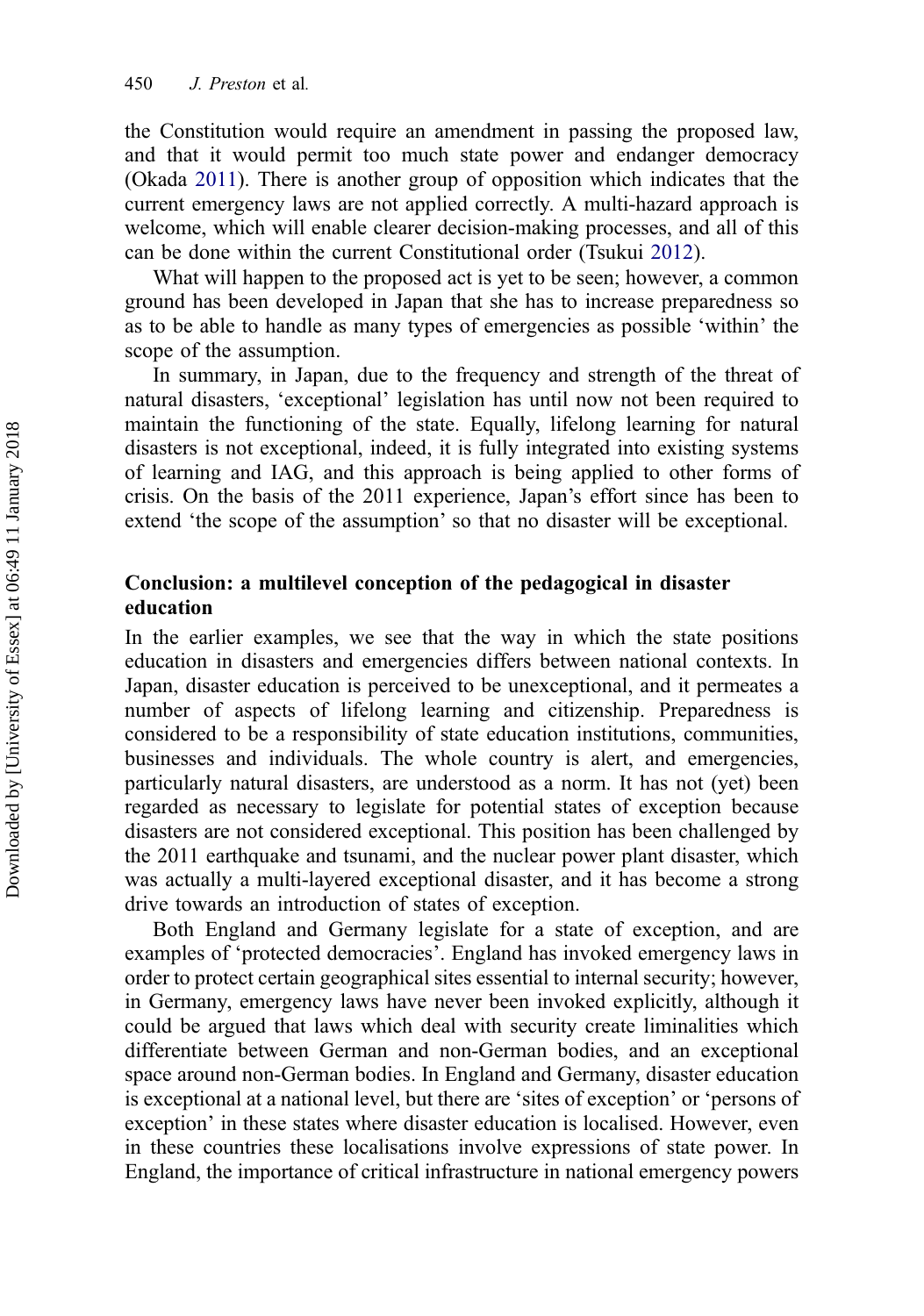means that particular attention is paid to local populations in its vicinity and pedagogical anomalies are created where emergency education is regulated differently from the mainstream. In Germany, the emphasis on legal citizenship as a national priority produces a certain type of exclusive and exceptional citizenship, expressed here in the example of volunteering for civil protection.

In [Table 2](#page-16-0), we use the results from this analysis to create a taxonomy of different types of pedagogical liminalities for disaster education.

In case (a), the national orientation is such that preparedness against a disaster/emergency is at the highest level. It could be seen that the country is in a permanent state of emergency, or already in a state of emergency. There is no 'liminality', law is either already at its limit (full, national, state of exception) or would not be altered following a disaster or emergency. Similarly, one would not expect the education system to undergo a radical transformation in a disaster or emergency. In case (b), the disaster/emergency produces a rapid transition to emergency powers (a 'state of emergency') and this would radically alter education and pedagogies for disasters. Legally, the nation would proceed to a full 'state of emergency'. These are the limit cases.

In case (c), the national orientation is that local geographies or facilities represent the 'limit' of law. There may be legal 'anomalies' or educational 'anomalies' around these areas. In case (d) it is certain 'bodies' that are classed as being 'exceptional' or 'legal anomalies'. Again, in this case there may be educational or pedagogical anomalies around these bodies. Note that these cases are not necessarily exhaustive and several 'levels' of pedagogical liminality may appear within the same country. We hence understand the state of exception as a multilevel concept where liminalities and exceptional spaces are created not just at the national but also at the local and individual level. This would seem to be a good analytical framework for a comparative analysis of disaster education, in order to begin to relate a state's approach to disaster education to wider, legal approaches the state takes to defend itself in national emergencies.

#### Connecting the framework to theories of social justice

Grappling with the concept and invocation of the state of exception across different national settings and applying the concept of liminality allows us to understand better the complexities involved in disaster education. Inherent in our framework, then, are implications for social justice. The framework, based on the concept of the state of exception and legal liminalities, allows us to show how disaster education as well as emergency laws might operate differentially in different spaces and for different social groups. This fits in with the very highprofile analysis of actual disasters undertaken by Klein ([2008\)](#page-19-0), for example, who argued that it is primarily the interests of capital and the ruling class that are served by disaster preparation and recovery. Klein's work challenges more liberal notions of social justice, in which there would still be the expectation of equality of treatment to citizens, even whilst emergency and disaster situation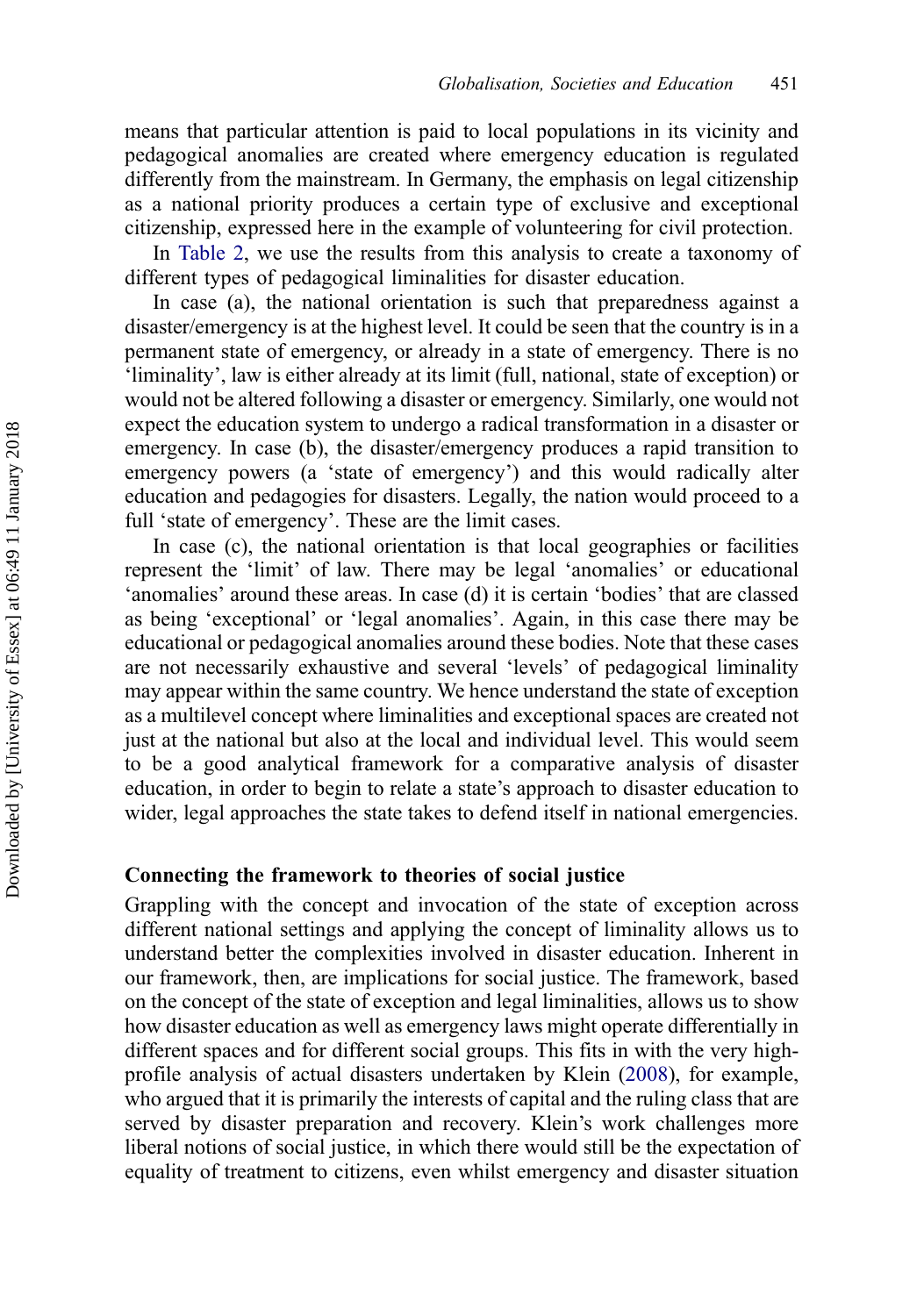| Disasters/emergencies and states of<br>exception                                                                                                                                                                 | Liminalities  | Implications for education/<br>pedagogy                                                                                                                                                                                                                                         |
|------------------------------------------------------------------------------------------------------------------------------------------------------------------------------------------------------------------|---------------|---------------------------------------------------------------------------------------------------------------------------------------------------------------------------------------------------------------------------------------------------------------------------------|
| a. Disasters/emergencies seen as<br>unexceptional, societal<br>orientation towards<br>preparedness. Emergency<br>measures are in place under the<br>Constitution order.                                          | None          | Education has an orientation<br>towards disaster education.<br>Pedagogical schemas for<br>involving citizens in preparedness.<br>(e.g., Japan's universality of<br>lifelong learning for natural<br>disasters)                                                                  |
| b. Disasters/emergencies seen as<br>exceptional, no societal<br>orientation to preparedness.<br>Emergency legislation invoked<br>in disasters.<br>Emergencies/disasters produce<br>national states of exception. | Nation state  | Education is not orientated<br>and temporal towards disaster education. No<br>pedagogical schemes for<br>preparedness.<br>Surge education following an<br>emergency.                                                                                                            |
| c. Disasters/emergencies seen as<br>exceptional but localised on<br>geographies or sites.                                                                                                                        | Geographical  | (e.g., UK in national CNI failure)<br>National education is not<br>orientated around disaster<br>education but there are distinct<br>types of education in sites of<br>(actual/anticipated) emergency.<br>(e.g., UK information and                                             |
| d. Disasters/emergencies seen as<br>exceptional but localised on<br>bodies or identities.                                                                                                                        | <b>Bodily</b> | guidance around COMAH sites)<br>National education is not<br>orientated around disaster<br>education but there are distinct<br>types of education around (actual/<br>anticipated) 'emergency'.<br>(e.g., German volunteering<br>privileging certain categories of<br>volunteer) |

<span id="page-16-0"></span>Table 2. Emergencies, liminalities and education.

laws are considered to be revised or suspended in a geographical zone or extreme political situation. Klein argues that fundamentally laws that protect property rights and exchange, even when modified by laws that allow for redistribution, still reflect the interests of capital as long as they do not disrupt the circulation of value. Hence, in the case of Hurricane Katrina, the same national legal and educational system can produce inequitable results between subjects (Ladson-Billings [2006](#page-19-0); Marable [2008](#page-19-0)).

Strong [\(1985\)](#page-20-0) in the introduction to the translation of Carl Schmitt's 'Political Theology' (Schmitt's work provides Agamben with inspiration for both his argument and critique) considers that Schmitt's (and relatedly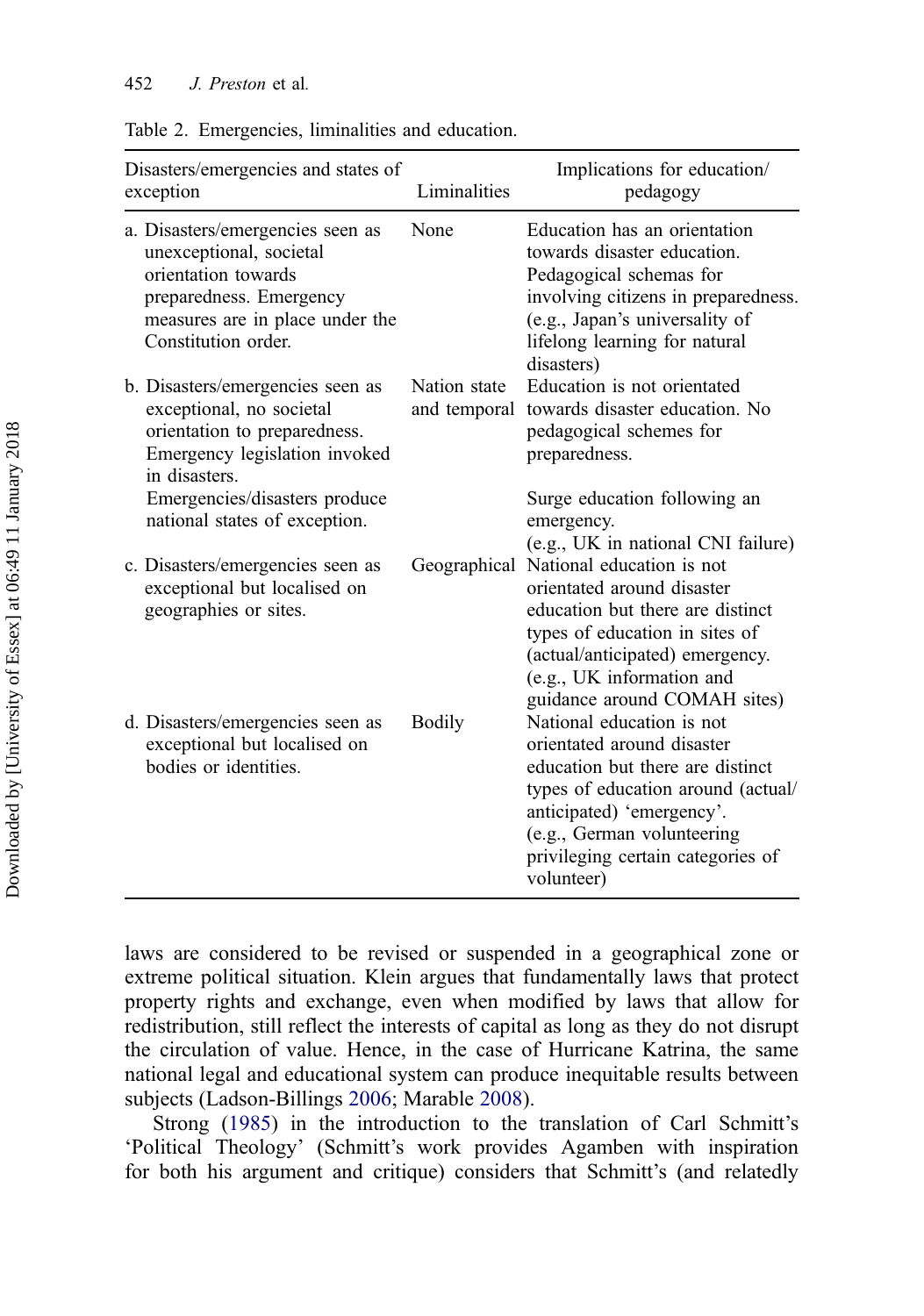<span id="page-17-0"></span>Agamben's) work emphasised the procedural aspects of law. Similarly, Agamben's theory is not one which considers that the suspension of law in a 'state of exception' is against social justice. Indeed, there is the tacit suggestion that it is the implementation of law, or (as often is the case) the eventual crafting of a 'state of exception' into law or indefinite policy that produces the worst forms of oppression, even genocide. However, from a Marxist perspective, according to Colatrella ([2011](#page-18-0)), Agamben's theory 'lacks any understanding of the relationship between politics and economics, or of class forces in historical outcomes, and any link between civil liberties and guarantees to and control over livelihood' (103). Colatrella is troubled by Agamben's neglect of certain historical subjects (such as Native Americans and indigenous people) and lack of consideration of colonialism (106) or neo-colonialism (107) in his analysis. Colatrella situates the 'state of exception' as related to Klein's conception of 'disaster capitalism' and to processes of capitalist exploitation and appropriation more fundamentally.

We would argue, though, that Colatrella's critique is not antithetical to Agamben's thesis, nor necessarily opposed to Agamben's notion of the state of exception. In particular, the concept of liminality might allow us to consider the ways in which the state and capital redefine geographical, temporal spaces, or concepts, such as citizenship or democracy, as sites of 'primitive accumulation' where capital is allowed to a greater degree of leniency following Klein's definition of 'disaster capitalism'. In examining the UK, for example, one could consider that the nature of emergency powers has been primarily concerned with the protection of the CNI (part of 'capital' or the 'forces of nature' which are of use to all capitalists) and also with the disciplining of labour power (as 'emergency powers' have primarily been exercised during industrial disputes rather than in disasters or other forms of emergency), and in Germany with the protection of the capitalist system in the guise of democracy. Our future task, then, is to work towards developing this framework for disaster education further linking to work already conducted around actual disasters to identify and make more explicit the multilevel implications for social justice in disaster education.

## Funding

This work was supported by the Economic and Social Research Council [grant number ES/K000233/1 (Economic and Social Research Council)].

#### Notes

- 1. The Research Committee on the National Constitution of Japan in the House of Representatives.
- 2. In full, the Act Concerning the Measures for Protection of the People in Armed Attack Situations, etc.
- 3. <http://www.kokuminhogo.go.jp/>
- 4. <http://www.kokuminhogo.go.jp/en/pdf/protecting.pdf>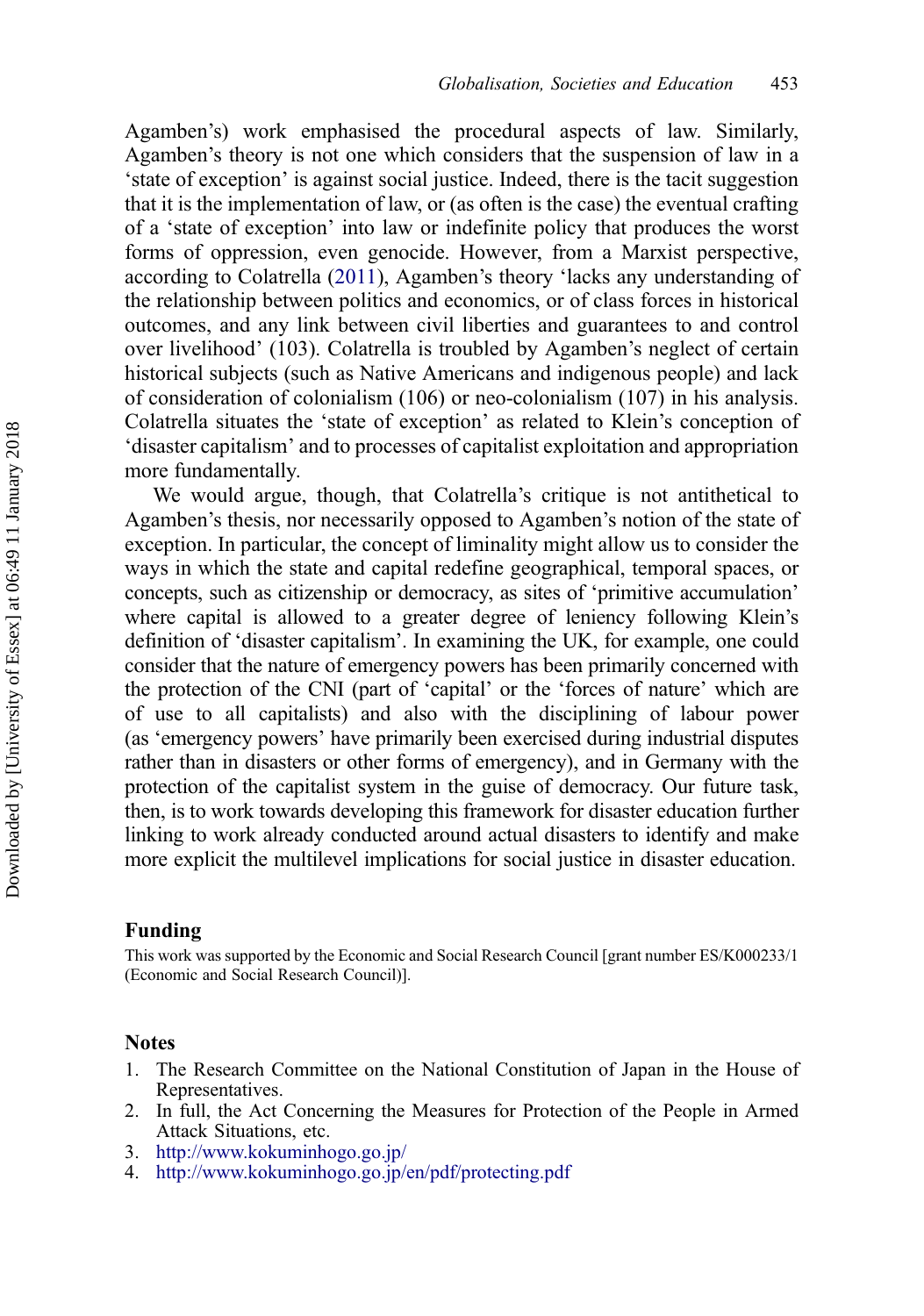#### <span id="page-18-0"></span>References

Agamben, G. 2005. State of Exception. Chicago, IL: University of Chicago Press.

- BBK (Bundesministerium fuer Bevoelkerungsschutz und Katastrophenhilfe) 2011. Wir investieren in die Zukunft. Jahresbericht des Bundesamtes für Bevölkerungsschutz und Katastrophenhilfe 2011 [We Invest in the Future. Annual Report of the Federal Office for Civil Protection and Disaster Assistance 2011]. Bonn: BBK.
- BMI (Bundesministerium des Innerns) 2011. Im Einsatz fuer die Gesellschaft [Working for Society]. Bonn: BMI.
- Cabinet Secretariat. 2013a. Introduction. [http://www.kokuminhogo.go.jp/en/introduc](http://www.kokuminhogo.go.jp/en/introduction.html)[tion.html.](http://www.kokuminhogo.go.jp/en/introduction.html)
- Cabinet Secretariat. 2013b. What is the Civil Protection Law? [http://www.kokumin](http://www.kokuminhogo.go.jp/en/about/law.html)[hogo.go.jp/en/about/law.html.](http://www.kokuminhogo.go.jp/en/about/law.html)
- Cabinet Secretariat. 2013c. Civil Protection Portal Site. [http://www.kokuminhogo.go.](http://www.kokuminhogo.go.jp/en/about/emergency.html) [jp/en/about/emergency.html.](http://www.kokuminhogo.go.jp/en/about/emergency.html)
- Campbell, D. 1983. War Plan UK: The Secret Truth about Britain's 'Civil Defence'. London: Granada.
- Chadderton, C. 2012. "UK Secondary Schools under Surveillance: The Implications for Race. A Critical Race and Butlerian analysis." Journal of Critical Education Policy Studies 10: 1.
- Chadderton, C., and H. Colley. 2012. "School-to-Work Transition Services: Marginalising 'Disposable' Youth in a State of Exception? Discourse." Studies in the Cultural Politics of Education 33 (3): 329–343.
- Clausen, L., P. Conlon, W. Jager, and S. Metreveli. 1978. "New Aspects of the Sociology of Disaster: A Theoretical Note." Mass Emergencies 3: 61-65.
- Colatrella, S. 2011. "Nothing Exceptional: Against Agamben." Journal of Critical Education Policy Studies 9 (1). [http://www.jceps.com/PDFs/09-1-05.pdf.](http://www.jceps.com/PDFs/09-1-05.pdf)
- The Constitution Division, The Research Committee on the National Constitution of Japan in the House of Representatives [Shuugiin Kenpou Chousakai]. 2003. The Base Report Concerning Emergency Situations and the Constitution [Hijou jitai to kenpou ni kansuru kisoteki shiryou]. [http://www.shugiin.go.jp/itdb\\_kenpou.nsf/](http://www.shugiin.go.jp/itdb_kenpou.nsf/html/kenpou/shuken014.pdf/$File/shuken014.pdf) [html/kenpou/shuken014.pdf/\\$File/shuken014.pdf.](http://www.shugiin.go.jp/itdb_kenpou.nsf/html/kenpou/shuken014.pdf/$File/shuken014.pdf)
- e-Gov. 2013a. The Disaster Countermeasures Basic Act. [http://law.e-gov.go.jp/htmldata/](http://law.e-gov.go.jp/htmldata/S36/S36HO223.html) [S36/S36HO223.html.](http://law.e-gov.go.jp/htmldata/S36/S36HO223.html)
- e-Gov 2013b. Act on the Peace and Independence of Japan and Maintenance of the Nation and the People's Security in Armed Attack Situations etc. [http://law.e-gov.](http://law.e-gov.go.jp/htmldata/H16/H16HO112.html) [go.jp/htmldata/H16/H16HO112.html.](http://law.e-gov.go.jp/htmldata/H16/H16HO112.html)
- e-Gov 2013c. Act on Establishment of the Ministry of Land, Infrastructure, Transport and Tourism. [http://law.e-gov.go.jp/htmldata/H11/H11HO100.html.](http://law.e-gov.go.jp/htmldata/H11/H11HO100.html)
- Franke, D. 2008. Ein haus im wandel der zeit. 50 jahre zivil- und bevoelkerungsschutz in Deutschland [A House in Changing Times. Fifty Years of Civil and Population Protection in Germany]. Bonn: BBK.
- Hanshew, K. 2012. Terror and Democracy in West Germany. Cambridge: Cambridge University Press.
- Hartmann, K., and A. Krapf. 2009. "Demografischer wandel als herausforderung. wie kann der bevölkerungsschutz reagieren? Ein Bericht über einen Workshop des BBK" [Demographic Change as a Challenge. How can Population Protection React? A Report on a Workshop at the Federal Office of Civil Protection and Disaster Assistance]. In BBK Bevoelkerungsschutz. Demographischer Wandel: Risiko oder Chance? [Federal Office of Civil Protection and Disaster Assistance.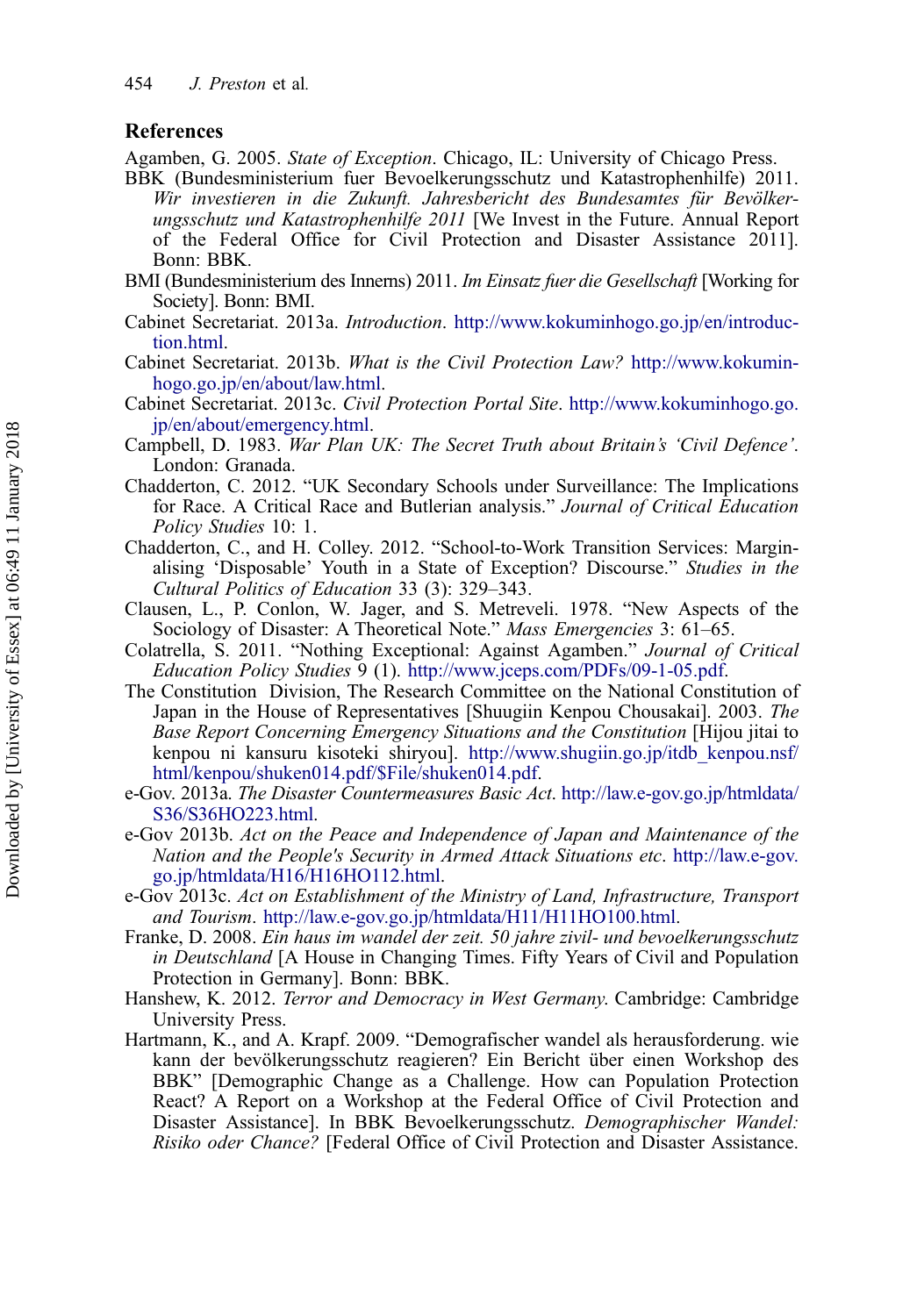<span id="page-19-0"></span>Population Protection. Demographic Change: Risk or Opportunity?], 2–5 Bonn: BBK.

- Haubrich, D. 2003. "September 11, Anti-Terror Laws and Civil Liberties: Britain, France and Germany Compared." Government and Opposition 38 (1): 3-28.
- The Headquarters of Earthquake Research Promotion. 2013. A Long-term Evaluation of the Earthquake activities of Nankai Trough. 2nd ed. [http://www.jishin.go.jp/](http://www.jishin.go.jp/main/chousa/13may_nankai/nankai_gaiyou.pdf) [main/chousa/13may\\_nankai/nankai\\_gaiyou.pdf](http://www.jishin.go.jp/main/chousa/13may_nankai/nankai_gaiyou.pdf)

Hennessy, P. 2003. The Secret State: Whitehall and the Cold War. London: Penguin.

- Humphreys, S. 2006. "Legalizing Lawlessness: On Giorgio Agamben's State of Exception." European Journal of International Law 17 (3): 677–687.
- Jakab, A. 2005. "German Constitutional Law and Doctrine on State of Emergency Paradigms and Dilemmas of a Traditional (Continental) Discourse." German Law Journal 7 (5): 453.
- Japan Meteorological Agency. 2013. Major Earthquake Disasters Occurred Around Japan Before/after 2006. [http://www.data.jma.go.jp/svd/eqev/data/higai/higai1996](http://www.data.jma.go.jp/svd/eqev/data/higai/higai1996-new.html) [new.html.](http://www.data.jma.go.jp/svd/eqev/data/higai/higai1996-new.html)
- Kennelly, J. 2009. "Good Citizen / Bad Activist: The Cultural Role of the State in Youth Activism." Review of Education, Pedagogy and Cultural Studies 31 (2-3): 127–149.
- Klein, N. 2008. The Shock Doctrine: The Rise of Disaster Capitalism. London: Penguin.
- Ladson-Billings, G. 2006. "Foreword: They're Trying to Wash Us Away: The Adolescence of Critical Race Theory in Education." In Critical Race Theory in Education, edited by A. Dixson and C. Rousseau, v-xiii. London: Routledge.
- Lewis, T. E. 2006. "The School as an Exceptional Space: Rethinking Education from the Perspective of the Biopedagogical." Educational Theory 56: 159–176.
- Marable, M. 2008. "Introduction: Seeking Higher Ground: Race, Public Policy and the Hurricane Katrina Crisis." In Seeking Higher Ground: The Hurricane Katrina Crisis, Race and Public Policy Reader, edited by M. Marable and K. Clarke, ix– xvi. Basingstoke: Palgrave.
- MEXT. 2013. The Key Points of the Revision of the Courses of Study. [http://www.mext.](http://www.mext.go.jp/component/a_menu/education/micro_detail/__icsFiles/afieldfile/2011/03/30/1234773_001.pdf) [go.jp/component/a\\_menu/education/micro\\_detail/\\_\\_icsFiles/afieldfile/2011/03/30/](http://www.mext.go.jp/component/a_menu/education/micro_detail/__icsFiles/afieldfile/2011/03/30/1234773_001.pdf) [1234773\\_001.pdf.](http://www.mext.go.jp/component/a_menu/education/micro_detail/__icsFiles/afieldfile/2011/03/30/1234773_001.pdf)
- Murosaki, M. 2013. Prepare for a Disaster 'Beyond the Scope of the Assumption'. Safety and Tomorrow, No.148. [http://www.khk-syoubou.or.jp/pdf/guide/magazine/](http://www.khk-syoubou.or.jp/pdf/guide/magazine/148/contents/148_1.pdf) [148/contents/148\\_1.pdf.](http://www.khk-syoubou.or.jp/pdf/guide/magazine/148/contents/148_1.pdf)
- National Police Agency. 2013. The Damage Statistics of the Great East Japan Earthquake and the Police Measures. [http://www.npa.go.jp/archive/keibi/biki/](http://www.npa.go.jp/archive/keibi/biki/higaijokyo.pdf) [higaijokyo.pdf.](http://www.npa.go.jp/archive/keibi/biki/higaijokyo.pdf)
- Okada, D. 2011. "East Japan Disaster and Emergency Powers." The Waseda Journal of Social Sciences, Faculty of Social Sciences, Waseda University 18: 316–323. [http://](http://dspace.wul.waseda.ac.jp/dspace/bitstream/2065/35086/1/ShagakukenRonshu_18_Okada.pdf) [dspace.wul.waseda.ac.jp/dspace/bitstream/2065/35086/1/ShagakukenRonshu\\_18\\_](http://dspace.wul.waseda.ac.jp/dspace/bitstream/2065/35086/1/ShagakukenRonshu_18_Okada.pdf) [Okada.pdf.](http://dspace.wul.waseda.ac.jp/dspace/bitstream/2065/35086/1/ShagakukenRonshu_18_Okada.pdf)
- Preston, J. 2009. "Preparing for Emergencies: Citizenship Education, Whiteness and Pedagogies of Security." Citizenship Studies 13 (2): 187–200.

Preston, J. 2012. Disaster Education: Race, Equity and Pedagogy. Amsterdam: Sense.

- Saltman, K. 2008. Capitalizing on Disaster: Taking and Breaking Public Schools. Herndon, VA: Paradigm.
- Saltman, K. 2011. Schooling and the Politics of Disaster. London: Routledge.
- Schweitzer, C. C. 1969. "Emergency Powers in the Federal Republic of Germany." The Western Political Quarterly 22 (1): 112–121.